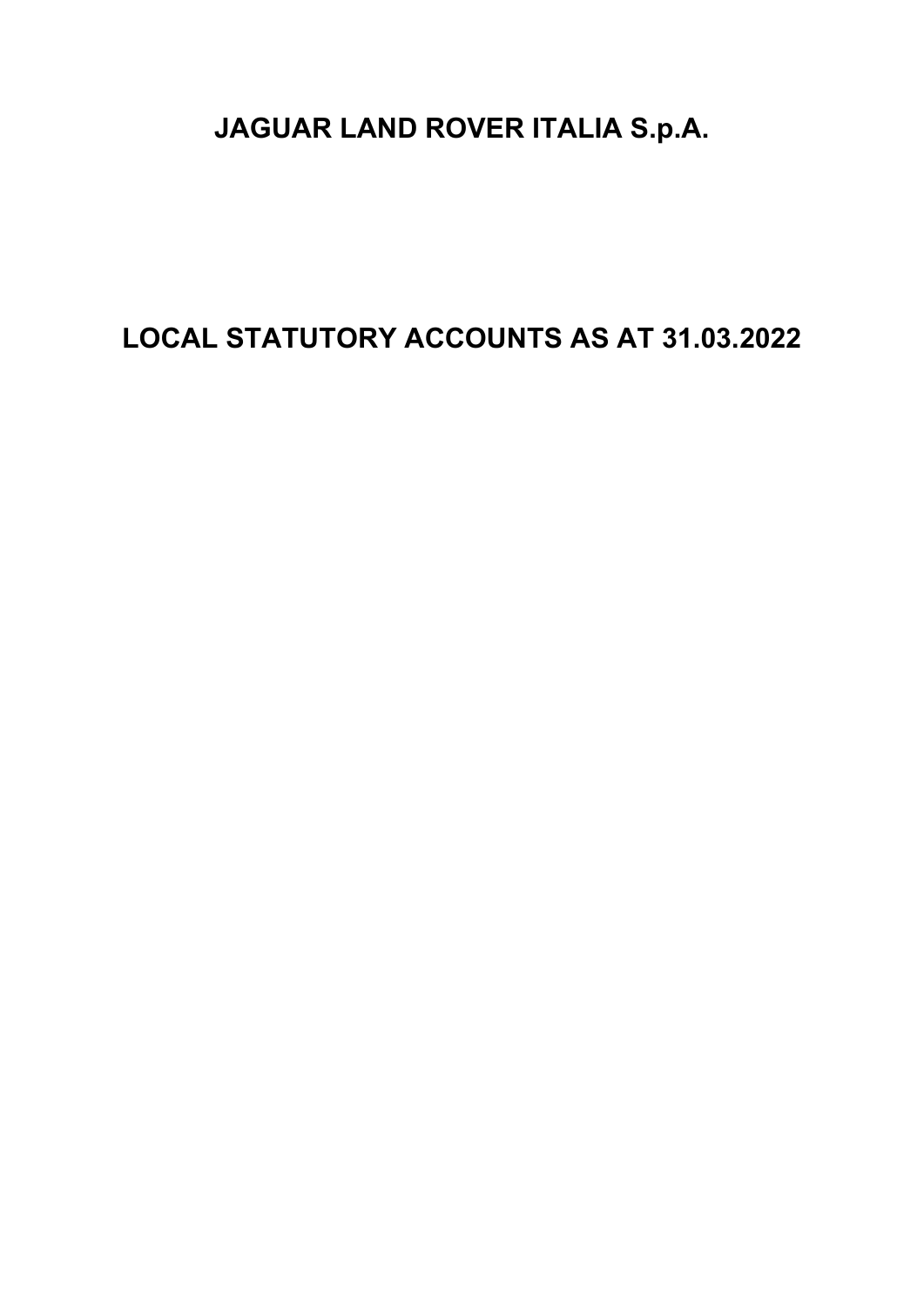# INDEX

- 1. Balance sheet and income statement
- 2. Notes to the financial statements
- 3. Cash flow statement
- 4. Directors report
- 5. Auditors report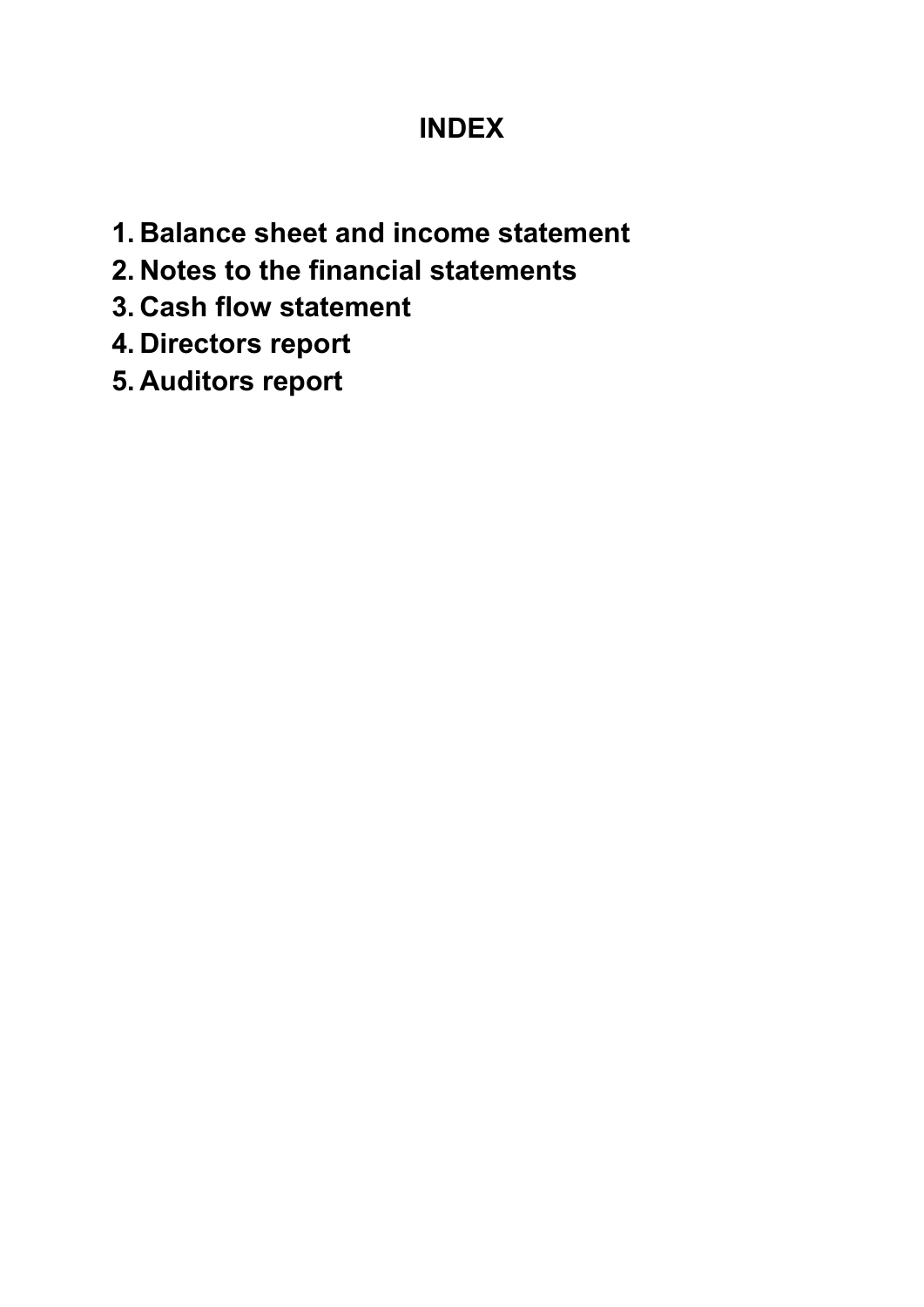|               | <b>BALANCE SHEET</b>                                          |                                                                                                                                                                                                                                    |                                                                             |                           |                                                                           |                           |
|---------------|---------------------------------------------------------------|------------------------------------------------------------------------------------------------------------------------------------------------------------------------------------------------------------------------------------|-----------------------------------------------------------------------------|---------------------------|---------------------------------------------------------------------------|---------------------------|
| <b>ASSETS</b> |                                                               |                                                                                                                                                                                                                                    | 31/03/2022<br><b>EURO</b>                                                   | <b>EURO</b>               | 31/3/2021<br><b>EURO</b>                                                  | <b>EURO</b>               |
|               | (B) FIXED ASSETS<br>(5)<br>(7)<br>Total                       | - Intangible fixed assets:<br>Goodwill<br>Other                                                                                                                                                                                    | 0<br>371.629                                                                | 371.629                   | 882.237<br>696.597                                                        | 1.578.834                 |
|               | Ш<br>(2)<br>(3)<br>(4)<br>Total.                              | - Tangible fixed assets:<br>Plant and machinery<br>Industrial and commercial equipment<br>Other assets                                                                                                                             | 137.797<br>17.177<br>185.464                                                | 340.438                   | 160.165<br>207.505<br>313.632                                             | 681.302                   |
|               | Ш<br>(1)<br>Total.<br>Total fixed assets (B)                  | - Financial fixed assets:<br>Equity investments in:<br>d) Other companies                                                                                                                                                          | 130                                                                         | 130<br>712.197            | 130                                                                       | 130<br>2.260.266          |
|               | (C) CURRENT ASSETS:<br>- Inventories:<br>(4)<br>Total.        | Goods                                                                                                                                                                                                                              | 117.505.844                                                                 | 117.505.844               | 109.263.732                                                               | 109.263.732               |
|               | - Receivables:<br>Ш<br>(1)<br>(4)<br>(5)<br>(5)<br>(5)<br>(5) | Trade receivables due within subsequent FY<br>Receivables from parent companies<br>Receivables from companies controlled by parent companies<br>- bis) Tax receivables<br>- ter) Deferred tax asset<br>- quater) Other receivables | 3.933.664<br>167.269.094<br>4.075.000<br>2.761.981<br>15.212.902<br>222.534 |                           | 272.282<br>207.507.366<br>1.657.424<br>3.146.116<br>14.499.395<br>162.120 |                           |
|               | Totale.<br>(1)                                                | <b>IV</b> - Cash and cash equivalents:<br>Bank and postal accounts                                                                                                                                                                 | 10.856.081                                                                  | 193.475.175               | 10.502.790                                                                | 227.244.703               |
|               | Total.                                                        | Total current assets (C)                                                                                                                                                                                                           |                                                                             | 10.856.081<br>321.837.100 |                                                                           | 10.502.790<br>347.011.225 |
|               |                                                               | (D) ACCRUALS AND DEFERRALS                                                                                                                                                                                                         |                                                                             | 181.328                   |                                                                           | 212.116                   |
|               | <b>TOTAL ASSETS</b>                                           |                                                                                                                                                                                                                                    |                                                                             | 322.730.625               |                                                                           | 349.483.607               |

# FINANCIAL STATEMENTS AT 31/03/2022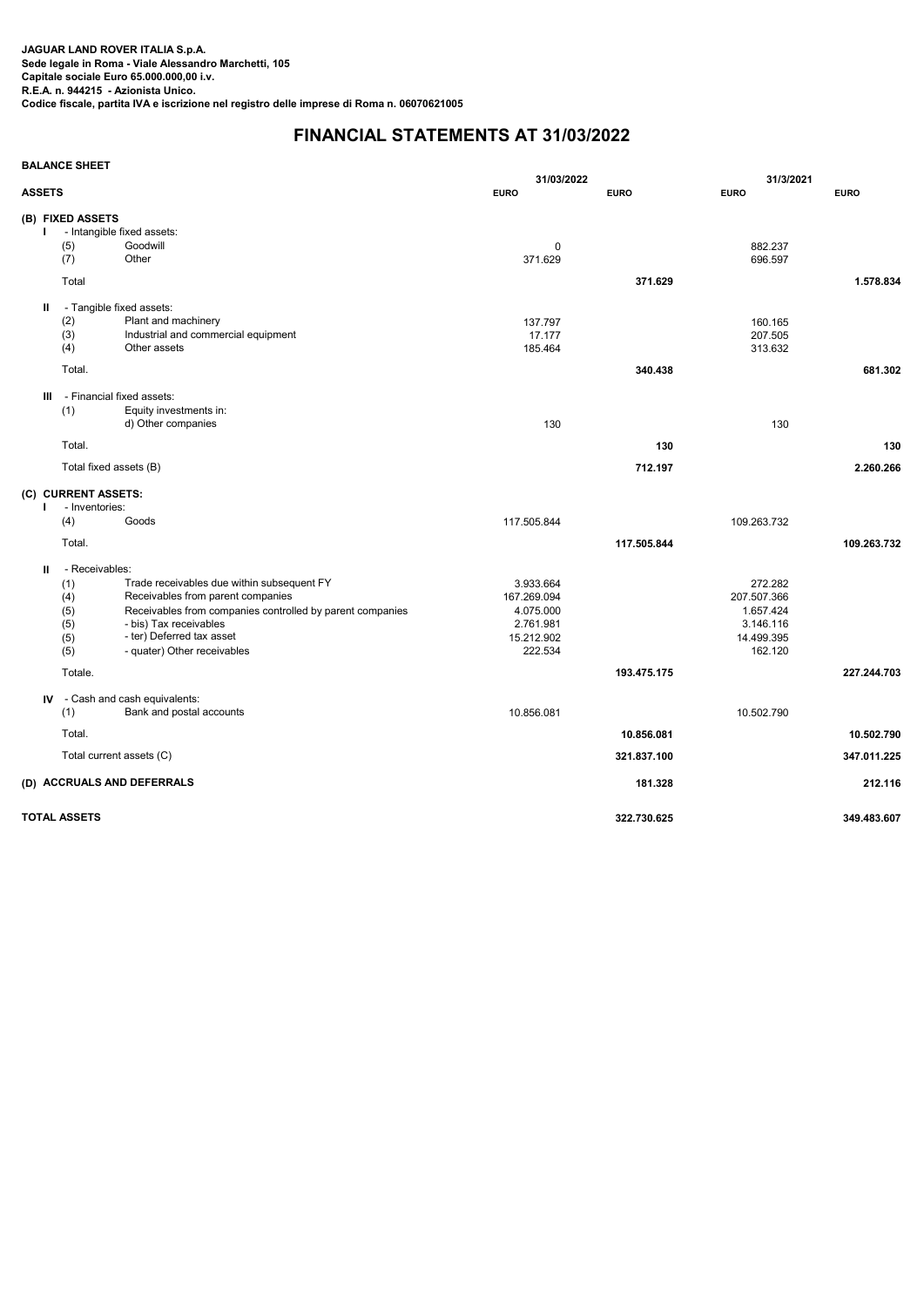# FINANCIAL STATEMENTS AT 31/03/2022

| <b>BALANCE SHEET</b>                                             |                                                                                                                                                                                                           | 31/03/2022                                                                         |                                                                               | 31/3/2021                                                                            |                                                                               |  |
|------------------------------------------------------------------|-----------------------------------------------------------------------------------------------------------------------------------------------------------------------------------------------------------|------------------------------------------------------------------------------------|-------------------------------------------------------------------------------|--------------------------------------------------------------------------------------|-------------------------------------------------------------------------------|--|
| <b>LIABILITIES:</b>                                              |                                                                                                                                                                                                           | <b>EURO</b>                                                                        | <b>EURO</b>                                                                   | <b>EURO</b>                                                                          | <b>EURO</b>                                                                   |  |
| - Share capital<br><b>IV</b> - Legal reserve<br>Total            | (A) SHAREHOLDERS' EQUITY:<br>VII - Other reserves - Merger surplus<br>VIII - Profit (Loss) carried forward<br>IX - Profit (loss) for the year                                                             |                                                                                    | 65.000.000<br>3.094.953<br>2.102.935<br>16.766.129<br>5.623.895<br>92.587.912 |                                                                                      | 65,000,000<br>2.832.371<br>2.102.935<br>11.777.065<br>5.251.645<br>86.964.016 |  |
|                                                                  | (B) PROVISIONS FOR LIABILITIES AND CHARGES:                                                                                                                                                               |                                                                                    |                                                                               |                                                                                      |                                                                               |  |
| (3)                                                              | Other                                                                                                                                                                                                     | 49.332.459                                                                         |                                                                               | 46.828.861                                                                           |                                                                               |  |
| Total.                                                           |                                                                                                                                                                                                           |                                                                                    | 49.332.459                                                                    |                                                                                      | 46.828.861                                                                    |  |
|                                                                  | (C) PROVISION FOR EMPLOYEE SEVERANCE PAY.                                                                                                                                                                 |                                                                                    | 3.294.702                                                                     |                                                                                      | 3.060.739                                                                     |  |
| (D) PAYABLES:                                                    |                                                                                                                                                                                                           |                                                                                    |                                                                               |                                                                                      |                                                                               |  |
| (6)<br>(7)<br>(11)<br>$(11 \text{ bis})$<br>(12)<br>(13)<br>(14) | Advances<br>Trade payables<br>Payables to parent companies<br>Payables to companies controlled by parent companies<br><b>Tax liabilities</b><br>Payables to social security authorities<br>Other payables | 564.150<br>36.378.716<br>122.988.796<br>9.947<br>5.022.024<br>342.560<br>6.997.924 |                                                                               | 492.868<br>43.271.268<br>155.190.092<br>284.762<br>1.049.386<br>337.916<br>5.930.122 |                                                                               |  |
| Totale.                                                          |                                                                                                                                                                                                           |                                                                                    | 172.304.117                                                                   |                                                                                      | 206.556.414                                                                   |  |
|                                                                  | (E) ACCRUALS AND DEFERRALS                                                                                                                                                                                |                                                                                    | 5.211.435                                                                     |                                                                                      | 6.073.577                                                                     |  |
| <b>TOTAL LIABILITIES</b>                                         |                                                                                                                                                                                                           |                                                                                    | 322.730.625                                                                   |                                                                                      | 349.483.607                                                                   |  |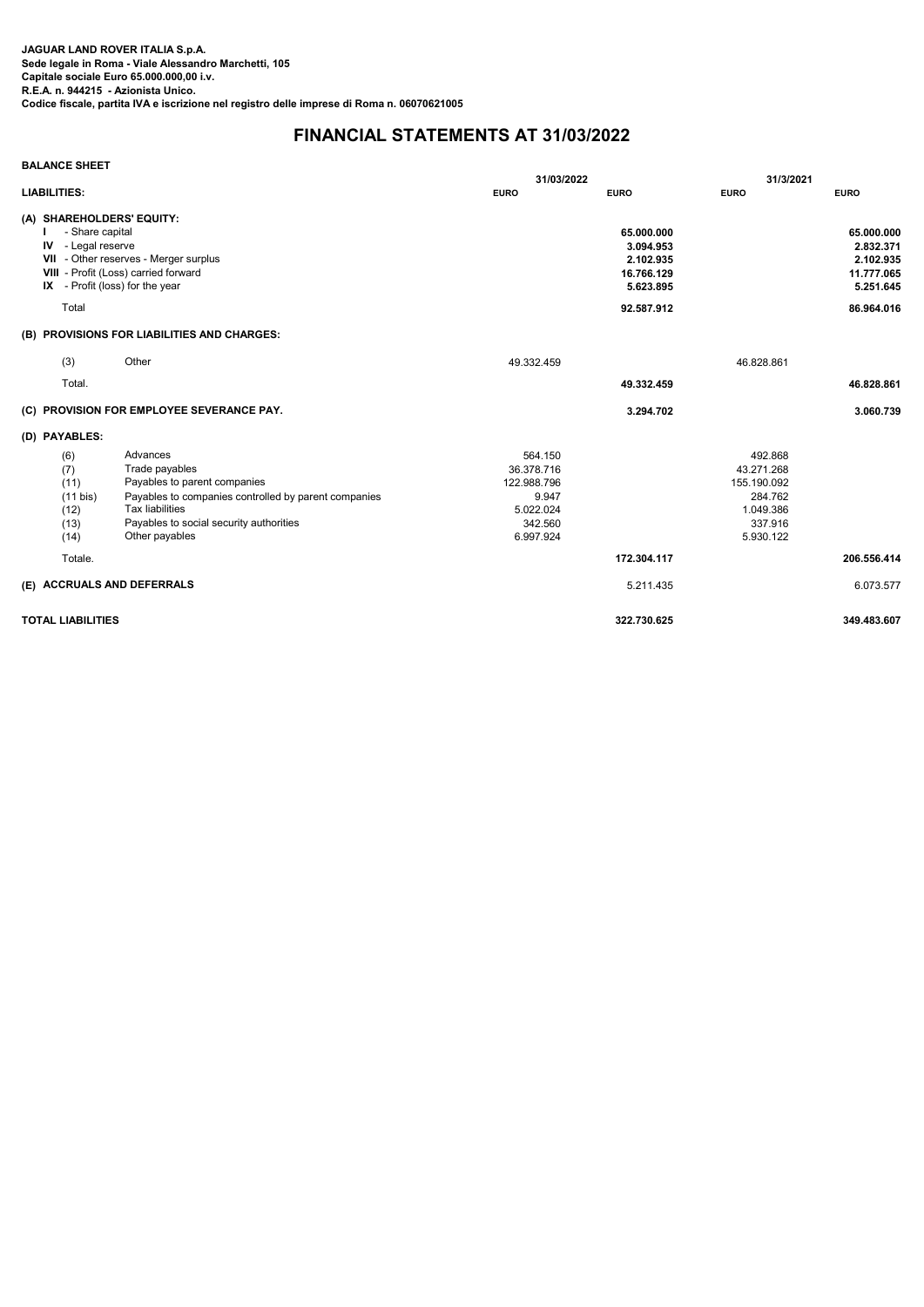### JAGUAR LAND ROVER ITALIA S.p.A. Sede legale in Roma - Viale Alessandro Marchetti, 105 Capitale sociale Euro 65.000.000,00 i.v. R.E.A. n. 944215 - Azionista Unico. Codice fiscale, partita IVA e iscrizione nel registro delle imprese di Roma n. 06070621005

### INCOME STATEMENT

|              |                                                                     | 31/03/2022  |                           | 31/3/2021   |                           |
|--------------|---------------------------------------------------------------------|-------------|---------------------------|-------------|---------------------------|
|              |                                                                     | <b>EURO</b> | <b>EURO</b>               | <b>EURO</b> | <b>EURO</b>               |
|              | (A) VALUE OF PRODUCTION:                                            |             |                           |             |                           |
| (1)<br>(5)   | Revenue from sales and services<br>Other revenue and income         |             | 753.196.360<br>58.099.308 |             | 752.185.540<br>66.617.644 |
|              | Total value of production (A)                                       |             | 811.295.668               |             | 818.803.184               |
|              | (B) COST OF PRODUCTION:                                             |             |                           |             |                           |
| (6)          | Raw and ancillary materials, consumables and goods                  |             | 685.164.956               |             | 682.036.669               |
| (7)          | Services                                                            |             | 80.687.088                |             | 99.372.660                |
| (8)          | Lease and rental costs                                              |             | 1.294.814                 |             | 1.481.458                 |
| (9)          | Personnel costs:                                                    |             |                           |             |                           |
|              | (a) Wages and salaries                                              | 7.156.531   |                           | 6.692.086   |                           |
|              | (b) Social security charges                                         | 2.226.122   |                           | 2.210.439   |                           |
|              | (c) Employee severance indemnity                                    | 580.394     |                           | 556.186     |                           |
|              | (e) Other costs                                                     | 0           |                           | 1.912.627   |                           |
|              | Total personnel costs.                                              |             | 9.963.047                 |             | 11.371.338                |
| (10)         | Depreciation, amortisation and write-downs:                         |             |                           |             |                           |
|              | (a) Amortisation of intangible fixed assets                         | 1.207.204   |                           | 1.601.444   |                           |
|              | (b) Depreciation of tangible fixed assets                           | 340.864     |                           | 551.733     |                           |
|              | (d) Write-downs of current receivables and cash and cash            |             |                           |             |                           |
|              | equivalents                                                         | 40.788      |                           | 119.837     |                           |
|              | Total depreciation, amortisation and write-downs                    |             | 1.588.856                 |             | 2.273.014                 |
|              |                                                                     |             |                           |             |                           |
|              | Changes in inventories of raw and ancillary materials,              |             |                           |             |                           |
| (11)         | consumables and goods                                               |             | (8.242.111)               |             | (11.042.661)              |
| (12)<br>(13) | Accruals for risks<br>Other allowances                              |             |                           |             |                           |
| (14)         |                                                                     |             | 26.686.885                |             | 20.553.404                |
|              | Sundry operating expenses                                           |             | 5.458.375                 |             | 2.442.702                 |
|              | Total cost of production (B)                                        |             | 802.601.910               |             | 808.488.584               |
|              | Difference between value of production and cost of production (A-B) |             | 8.693.758                 |             | 10.314.600                |
|              | (C) FINANCIAL INCOME AND CHARGES:                                   |             |                           |             |                           |
|              | Other financial income:                                             |             |                           |             |                           |
|              | (d) Income other than the above                                     | 76.521      |                           | 88.886      |                           |
| (17)         | Interest and other financial expenses                               | (1.327.979) |                           | (2.877.796) |                           |
|              | (17-bis) Exchange-rate profit and loss                              | (310)       |                           | 85          |                           |
|              | <b>Total (16-17)</b>                                                |             | (1.251.768)               |             | (2.788.825)               |
|              | PROFIT BEFORE TAX (A-B+/-C);                                        |             | 7.441.990                 |             | 7.525.775                 |
|              | Tax                                                                 |             |                           |             |                           |
| (20)         |                                                                     |             |                           |             |                           |
|              | (a) Current income tax                                              | (2.518.062) |                           | (1.303.386) |                           |
|              | (b) Prior years tax                                                 | (13.540)    |                           | 37.495      |                           |
|              | (c) Deferred/prepaid tax                                            | 713.507     |                           | (1.008.239) |                           |
|              | <b>Total income tax</b>                                             |             | (1.818.095)               |             | (2.274.130)               |
|              |                                                                     |             |                           |             |                           |

(21) Profit (loss) for the year  $\overline{5.623.895}$   $\overline{5.623.895}$   $\overline{5.251.645}$ 

# FINANCIAL STATEMENTS AT 31/03/2022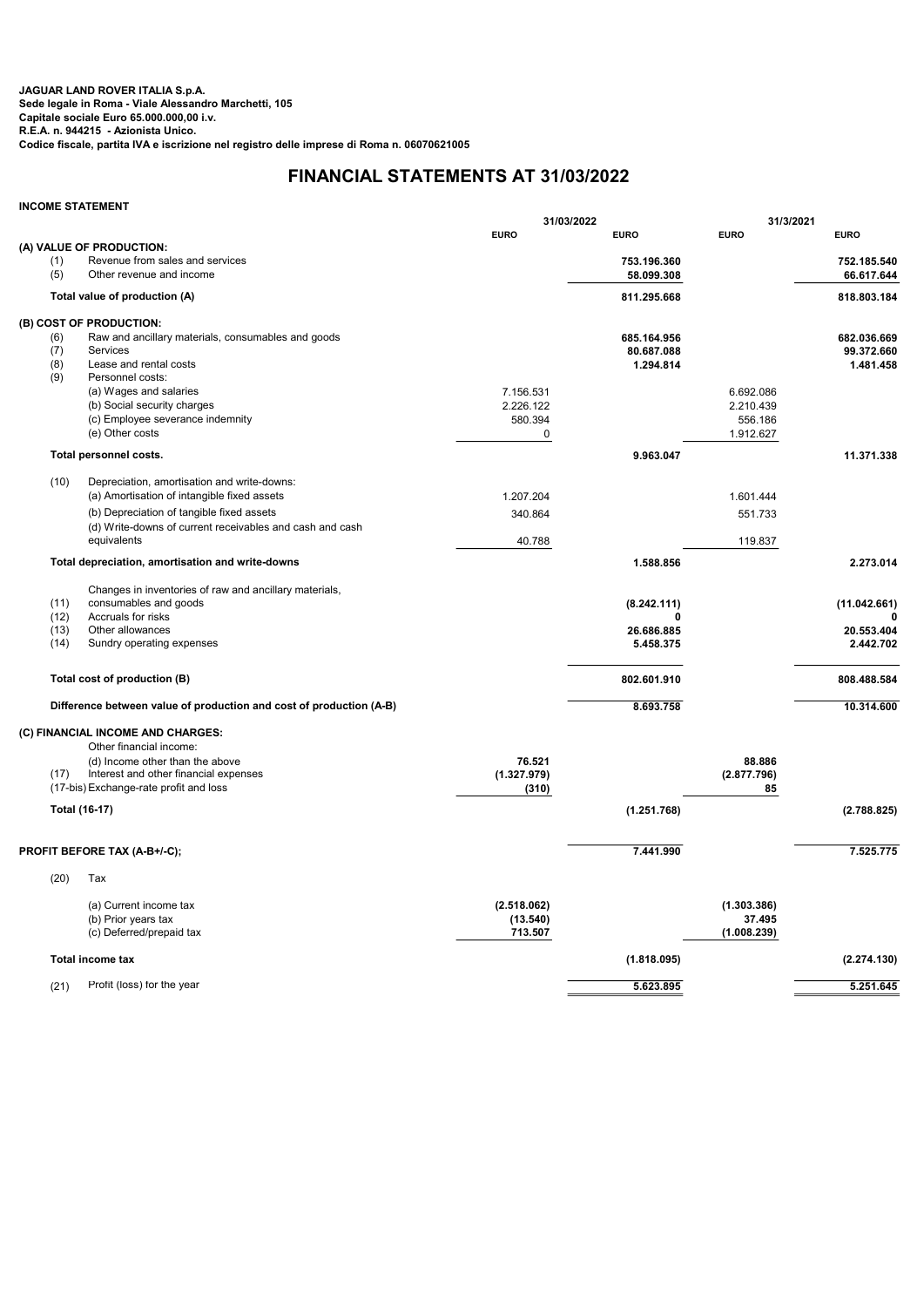# Jaguar Land Rover Italia S.p.A. – with sole shareholder

Registered office in Rome, Viale Alessandro Marchetti, 105 – Share capital € 65,000,000 fully paid-in Chamber of Commerce (R.e.a.) reg. No. 944215 Fiscal code, VAT number and Rome Companies Registry reg. No 06070621005

Notes to the Financial Statements as at 31.03.2022

### Financial year

On 7 March 2016, the Company's articles of association were amended by deed executed by notary public Pierandrea Fabiani and the year-end was changed to 31 March of each year.

### Layout and content of the Financial Statements

These Financial Statements, composed of the Balance Sheet, Profit and Loss Account, Notes and Cash Flow Statement, are in line with the relevant Italian Civil Code provisions and EU directives.

The Financial Statements have been drawn up pursuant to the provisions of articles 2423 ff of the Italian Civil Code as amended by Legislative Decree No 139 of 18 August 2015 implementing Directive 2013/34/EU on the annual Financial Statements and consolidated Financial Statements.

The Balance Sheet, Profit and Loss Account and Financial Statements layout is that prescribed by articles 2424, 2425 and 2425 ter of the Italian Civil Code.

The corresponding amount for the prior year has been reported next to each item of the Balance Sheet and Profit and Loss Account and, if necessary, has been adjusted for comparison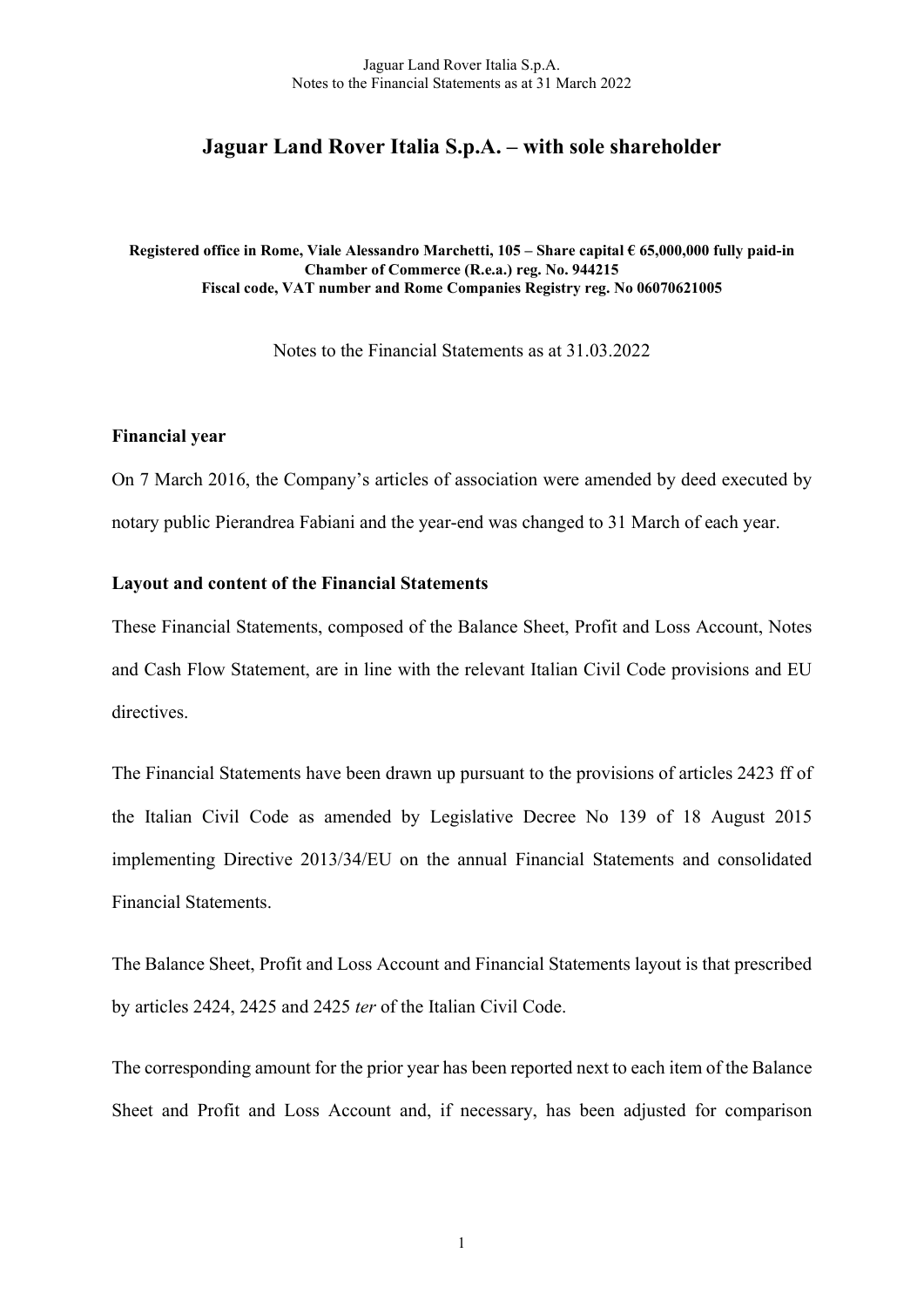purposes: a mention of the relevant adjustment, or non-adjustment as the case may be, has been made in the description of each item.

Items of the Balance Sheet and Profit and Loss Account with a nil balance have not been included; their exclusion did not, however, result in changes in the numbering sequence prescribed for the statutory Balance Sheet and Profit and Loss Account layout. All figures of the Balance Sheet and Profit and Loss Account are in whole Euros.

### Main valuation criteria

The valuation criteria adopted in the preparation of the Financial Statements as at 31 March 2021 are in line with those provided by article 2426 of the Italian Civil Code, having regard, where necessary, to the accounting principles issued by the Italian accounting standard setting board (Organismo Italiano di Contabilità, O.I.C.) or, if none are available, to the IAS-IFRS. More generally, the valuation of Financial Statements items was made on a prudent, accrual and going concern basis.

The Company carries on business pursuant to a distribution agreement with Jaguar Land Rover Limited. Under the agreement, which involves a low business risk for Jaguar Land Rover Italia S.p.A., transfer prices are determined in such a way that the distribution company is guaranteed a profit margin as a percentage of sales revenue (Transactional Net Margin Method – TNMM). Such margin rate is established by specific comparability analyses conducted at group level based on similar transactions carried out between independent parties.

As mentioned in the prior year's Financial Statements, the manufacturer Jaguar Land Rover Limited has been applying this transfer pricing methodology to all group companies since 2012.

No exceptional events occurred in the fiscal year ended 31 March 2022 which made it necessary to adopt one of the derogations pursuant to article 2423(5) of the Italian Civil Code.

2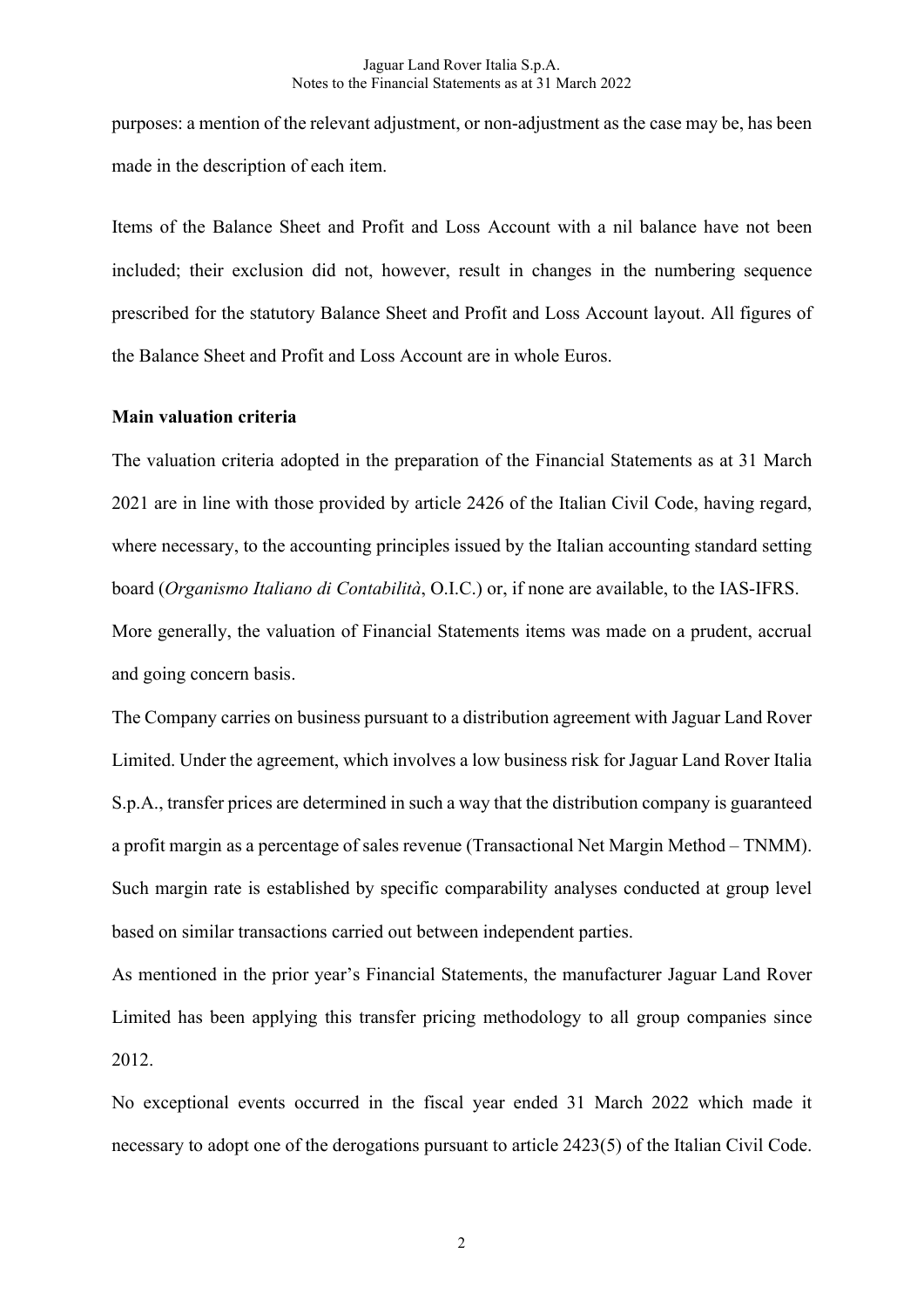The following main valuation criteria have been adopted in the preparation of the Financial Statements:

### Fixed assets

### Intangible assets

They are recorded at the historical cost less the amortisation of prior years, the amortisation charge for the year and any write-downs due to permanent value impairments. Amortisation charges have been calculated on a straight-line basis having regard to the remaining useful life of the assets.

In particular, the goodwill purchased in the year 2000 has been recorded in the assets section in an amount corresponding to the price paid less amortisation and any write-downs. Goodwill amortisation is calculated on a straight-line basis having regard to its remaining useful life (based on remaining term of the distribution agreement entered into with Jaguar Land Rover Limited) expiring 31 December 2021.

As mentioned in prior years, in the Financial Statements at 31/12/2002 the Company had made a goodwill write-down to adjust the value of the asset to its potential recovery value as estimated by an expert.

Pursuant to the terms of article 12 of legislative decree 139/2015, the Company took advantage of the possibility not to apply retroactively the new goodwill amortisation method introduced by the decree.

The amortization of goodwill was completed during the fiscal year ended March 31, 2022.

The "Other intangible assets", which consist of leasehold improvements, have been amortised on the basis of the remaining term of the relevant property lease agreement.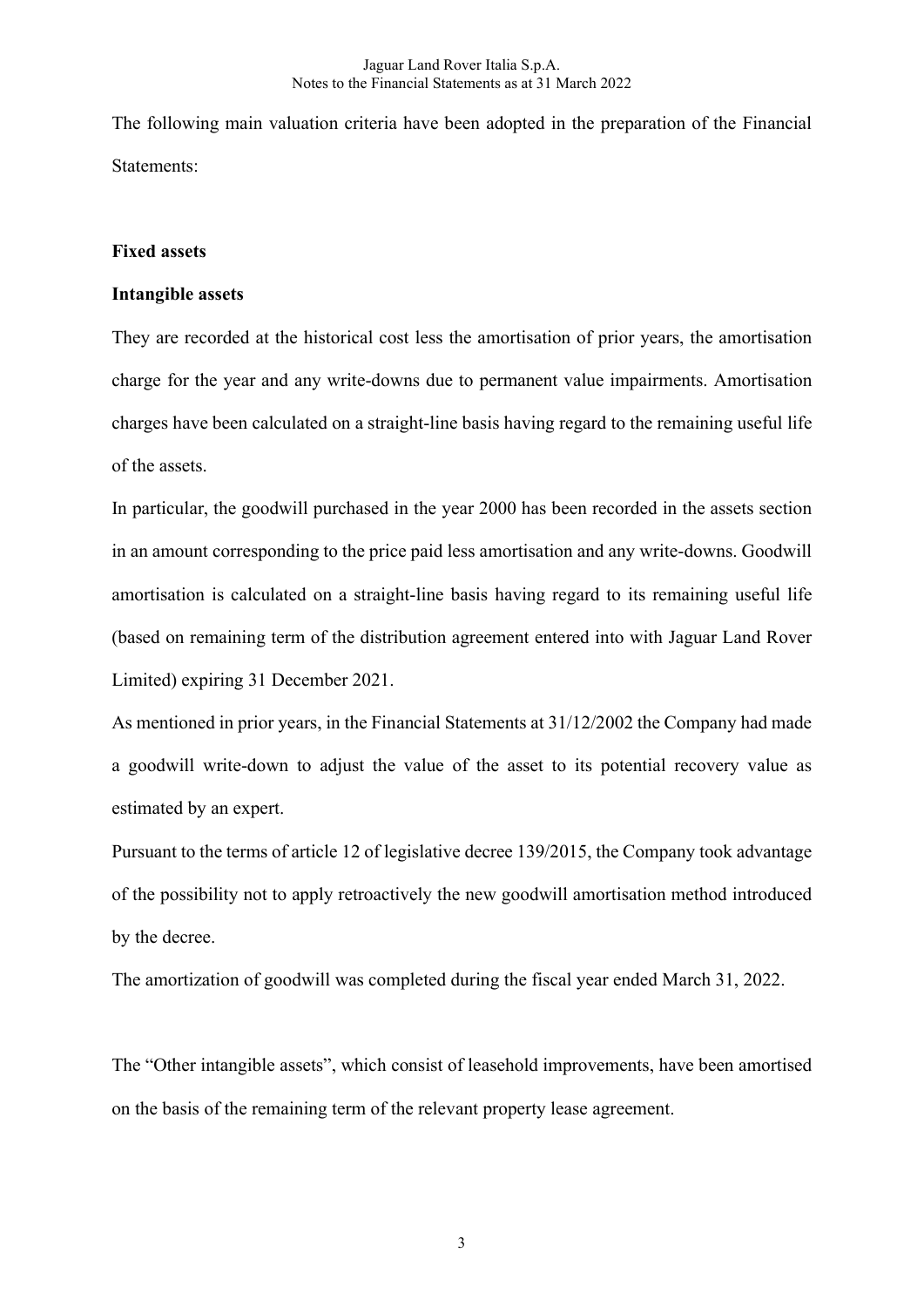# Tangible assets

These have been recorded at their purchase cost adjusted by the corresponding accumulated depreciation. No financial costs have been capitalised either in the year in question or in prior years. The depreciation charges recorded in the profit and loss account have been calculated having regard to the use and the economic and technical life of the assets based on their remaining useful life. This principle is deemed to be well reflected by the following rates, and have been halved in the year in which the asset entered operation:

| <b>Breakdown</b>                    |     |
|-------------------------------------|-----|
| Electronic office machines          | 20% |
| Non automatic generic installations | 10% |
| Sundry small tools                  | 25% |
| Furniture and office furniture      | 12% |
| Industrial and commercial equipment | 10% |

Assets of a minor amount (less than Euro 516) have been wholly depreciated in the year.

# Financial fixed assets

Shareholdings "in other undertakings" have been measured at the subscription or purchase price.

# Accounts receivable

Accounts receivable have been recorded at the amortised cost, having regard to time discounting and to their presumed realisable value. The nominal value of the accounts receivable was adjusted, whenever necessary, to their presumed realisable value by a writedown.

# Cash-in-hand and cash-at-bank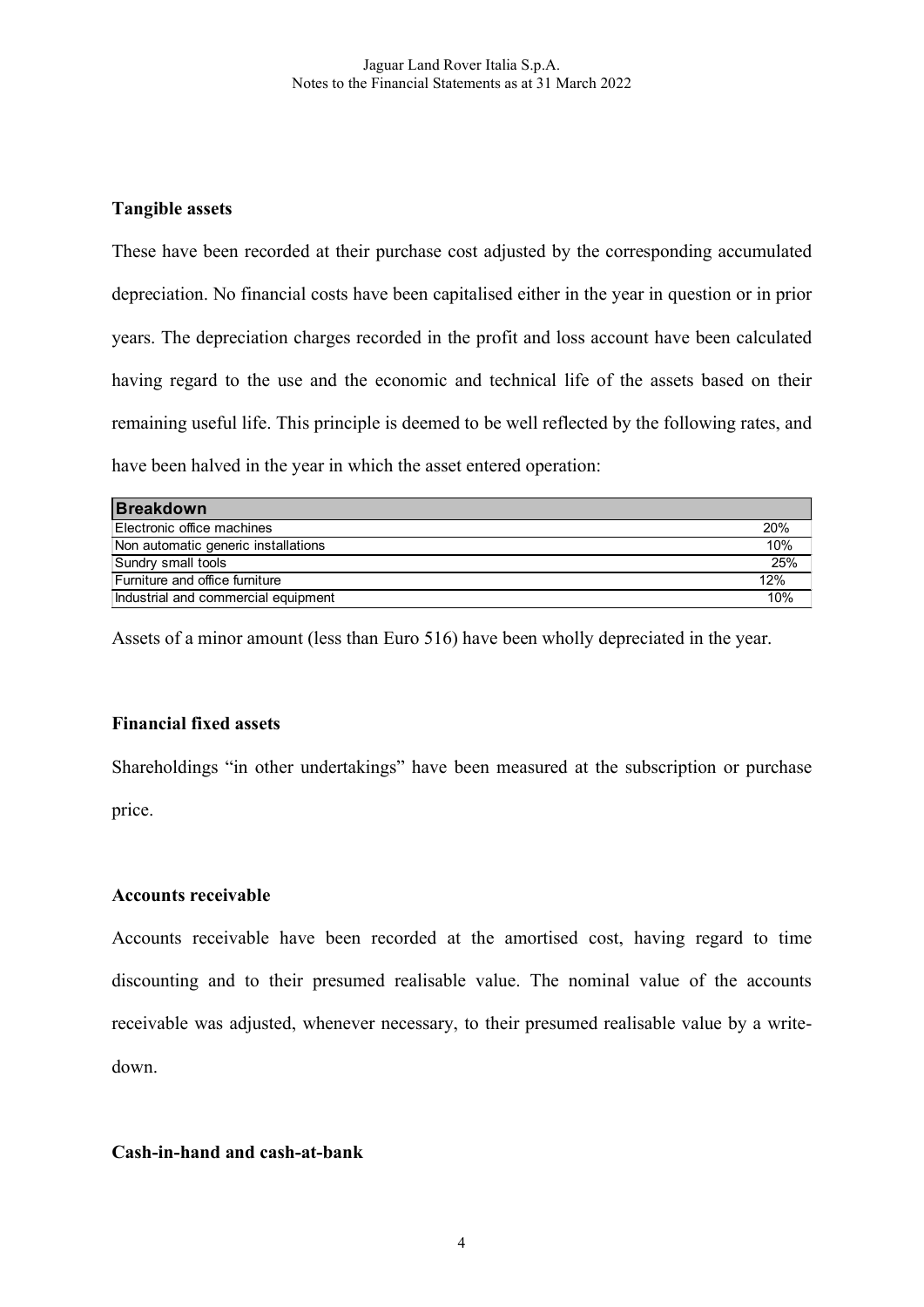Cash-in-hand and cash-at-bank has been measured at the nominal value.

### Accounts payable

They have been recorded using the amortised cost method, taking into account time discounting.

### Accrued income/liabilities and prepayments/deferred income

Accrued income and prepayments consist of income accrued in the year which will be received in future years and costs incurred before the year-end which will accrue in subsequent years; accrued liabilities and deferred income include costs accrued in the year which however will be paid in future years, and income received before the year-end but accruing in subsequent years.

A detail of prepayments is provided in the relevant section of these Notes.

### Inventory

Inventory has been recorded at the lower of purchase cost and realisable value as inferred from market trend at the year-end adjusted by any write-downs. The year-end inventory valuation methods adopted were the specific cost method for cars and the weighted average cost method for spare parts.

The book value of the inventory does not significantly depart from its current costs value at the year-end.

### Provisions for contingent liabilities and charges

These provisions are set aside for the coverage of losses or liabilities that are certain or likely to arise, but whose amount and date of occurrence could not be determined at the year-end.

5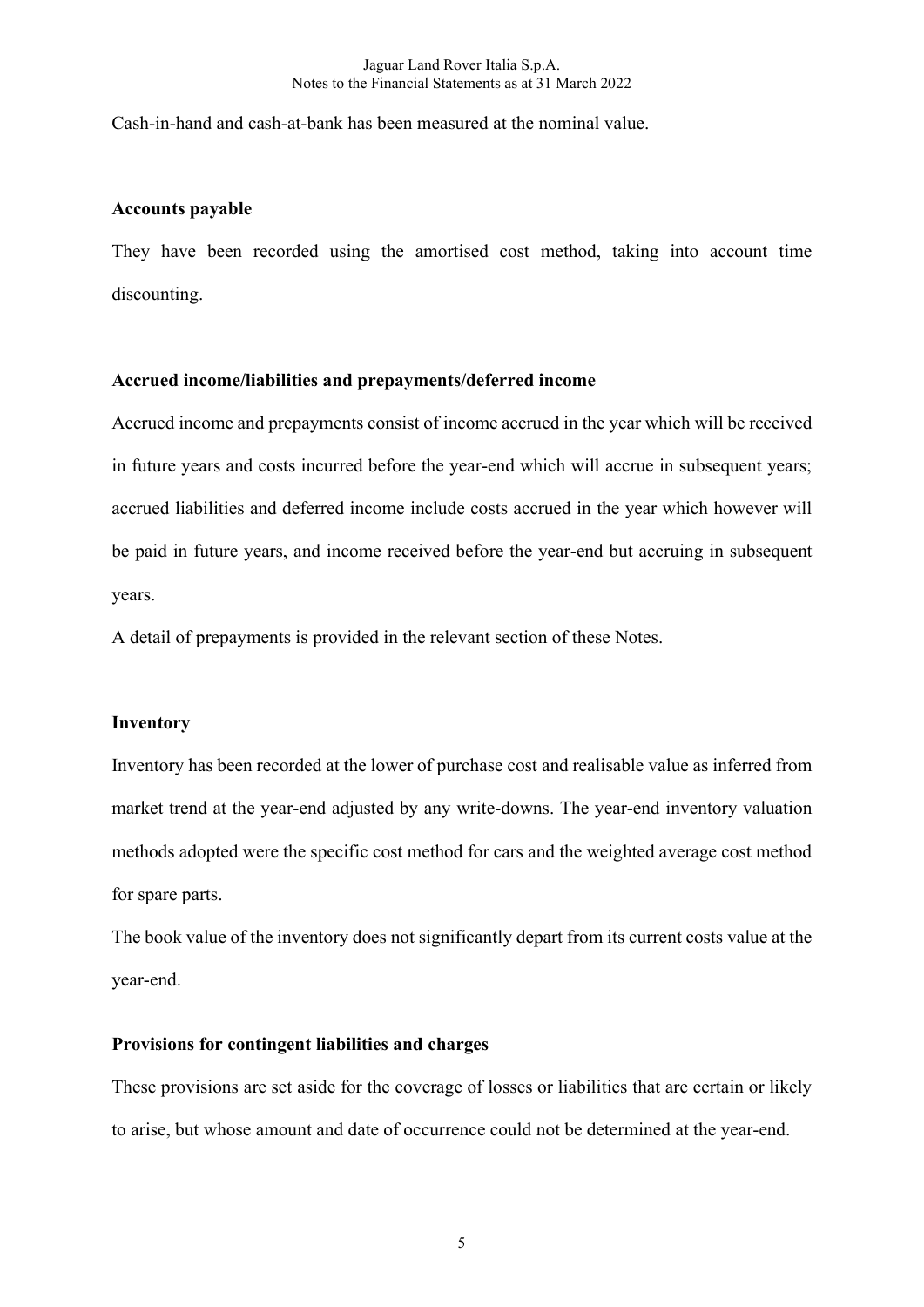The provisions have been measured on a prudent and accruals basis and the relevant accruals have been determined at the best possible estimate based on the available information.

### Severance indemnity provision

This item includes the amounts actually accrued for the employees' leaving indemnity pursuant to article 2120 of the Italian Civil Code, in accordance with the law and the current collective labour agreements, taking into account all forms of continuous remuneration and it is referred to all Company's employees.

### Income taxes

Current income taxes are determined on the basis of a prudent interpretation of the tax rules in force.

Deferred tax assets and liabilities are calculated based on a reasonable certainty that future taxable amounts may be offset against any temporary differences between the statutory value and the tax basis of an asset or liability. The impact on the result of operations of this method of recognition is stated in the description of the relevant item of the P&L Account.

### Financial risks management policies

The Company aims at managing and containing its financial risks by relying both on the directors' prudent evaluations and on specific risks management processes put in place as part of corporate procedures, as well as through special-purpose centralized group functions.

The Company's financial risks are as follows:

Liquidity risk: this risk is mainly related to the Company's current financial requirements to carry out its selling activities. This risk is managed by implementing financial plans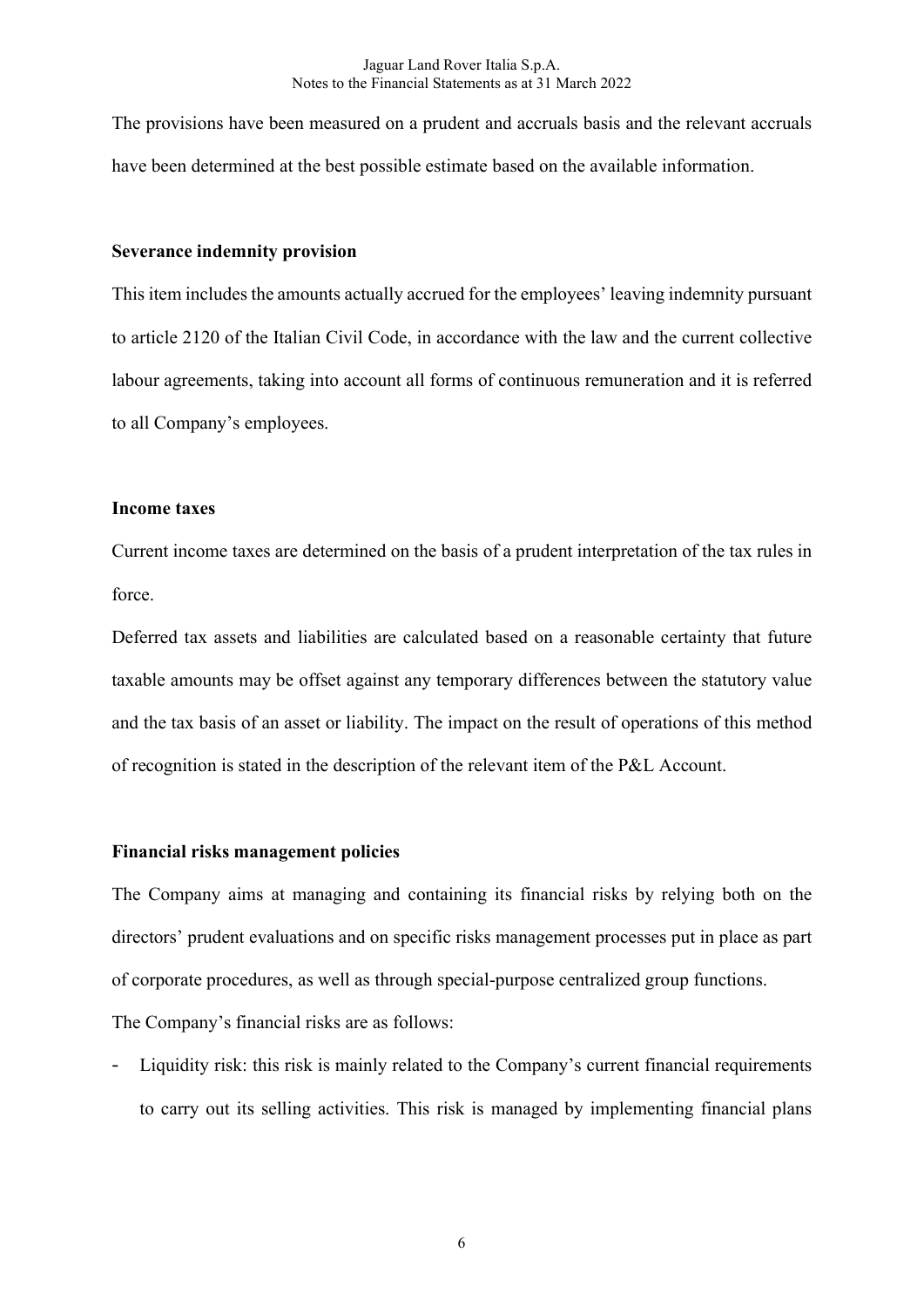which estimate future cash flows. In this respect, it's worth considering the Deposit Agreement with Jaguar Land Rover group companies.

- Risk of cash flow changes: this is mainly in connection with the Deposit Agreement, under which interest accrues at variable market rates.
- Credit risk: the risk of the counterparty's insolvency is limited to accounts receivable from the public authorities which account for a small percentage of the Company's total receivables. Instead, car sales to dealers and to car rental companies are only subject to a minor credit risk since the relevant accounts receivable are sold on a without-recourse basis to the factoring companies FCA Bank S.p.A., SG Factoring S.p.A. and Ifitalia S.p.A. Accounts receivables from the sale of spare parts are sold to Ifitalia S.p.A. The credit management function estimates the recoverability of accounts receivable and calculates the relevant bad debt provision to be recorded in the financial statements. As at 31 March 2022, the bad debt provision amounted to approx. 1.4 million Euro.

### Translation of items in foreign currency

Accounts receivable and payable originally denominated in foreign currency are recorded at the spot exchange rates ruling at the year-end; any translation gains or losses are recognised in the profit and loss account and any net gain is set aside to a reserve which is non-distributable until the gain is realized.

Any non-monetary items in foreign currency are recorded at the exchange rate at the time of purchase.

### Guarantees, engagements, leases and risks

Any risks in connection with personal guarantees or collaterals for third-party debts have been recognised in these Notes at an amount corresponding to the value of the guarantee; the amount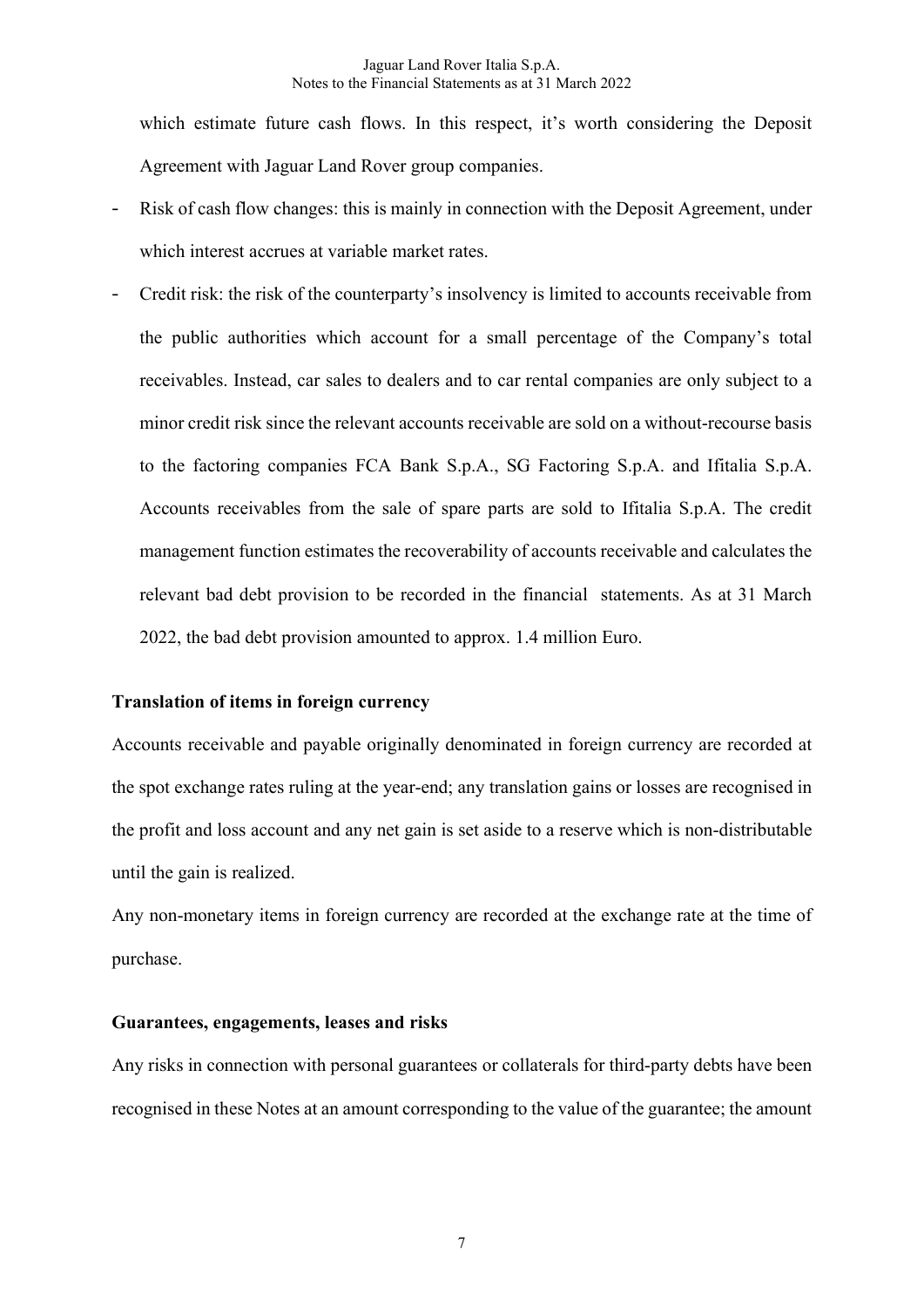of the guaranteed third-party debt at the reporting date is mentioned in these Notes if lower than the value of the underlying guarantee.

Engagements are recognised at their nominal value as inferred from the relevant documentation.

Given the high probability of customers exercising the buyback option, i.e. the choice for the customer to sell back and the obligation on the Company to repurchase vehicles, relative amounts are included in the Memorandum Accounts in these Notes.

# ANALYSIS OF THE MAIN FINANCIAL STATEMENTS ITEMS

Unless otherwise expressly stated, all amounts in these Notes are in Euros.

## Assets

We set out below a description of and the main changes in the composition of the Company's assets.

# B) Fixed assets

# I. Intangible assets

At 31 March 2022 and at 31 March 2021 they amounted respectively to Euro 371,629 and Euro

1,578,834, with a net decrease of Euro 1,207,205.

The following tables show the composition of and the changes in the value of the single intangible assets:

| Goodwill                  | <b>Historical cost</b> | Amortisation<br>and write-downs | <b>Net value</b> |
|---------------------------|------------------------|---------------------------------|------------------|
|                           |                        |                                 |                  |
| Balance at 31/03/2021     | 36,713,533             | (35, 831, 296)                  | 882,237          |
| Additions for the year    |                        |                                 |                  |
| Amortisation for the year |                        | (882, 237)                      | (882,237         |
| write-downs               |                        |                                 |                  |
|                           |                        |                                 |                  |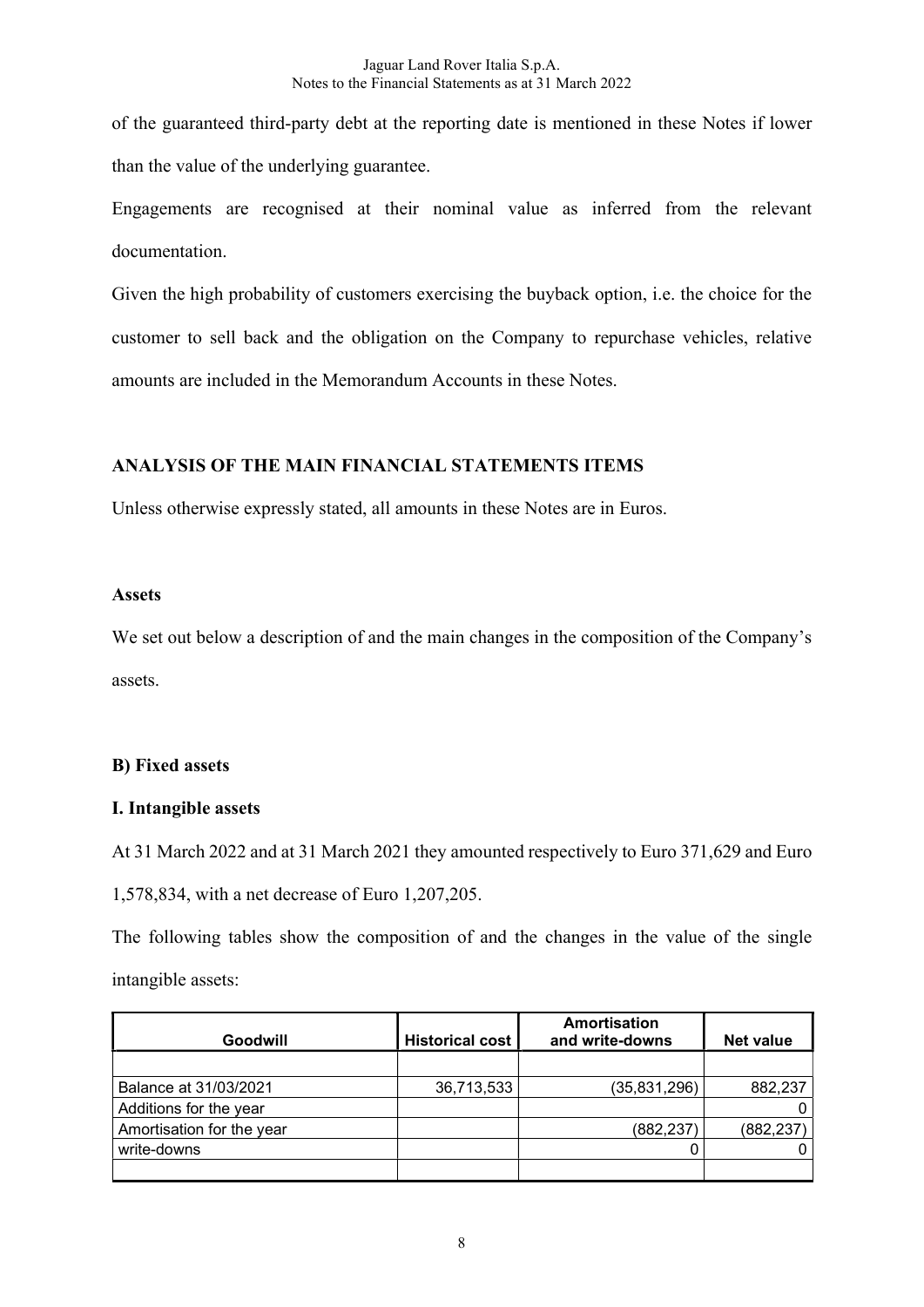| מחחו<br>D,<br>31/0.7<br>Balance at<br>ZUZZ<br>. | $\sim$<br>36<br>. .<br>.<br>. . | $\sim$ $\sim$ $\sim$<br>'36<br>. |  |
|-------------------------------------------------|---------------------------------|----------------------------------|--|
|                                                 |                                 |                                  |  |

Item B. I. 5. "Goodwill", whose amortisation was completed during the fiscal year ended March 31, 2022 reflects the value paid for the goodwill, less amortisation and any write-down.

| <b>Other intangibles</b>   | <b>Historical cost</b> | Amortisation | <b>Net value</b> |
|----------------------------|------------------------|--------------|------------------|
|                            |                        |              |                  |
| Balance at 31/03/2021      | 2,997,071              | (2,300,474)  | 696,597          |
| Additions for the year     |                        |              | 0                |
| Amortisation for the year  |                        | (324, 968)   | (324, 968)       |
| Sales and disposals        |                        |              | 0                |
| Reclassifications          |                        |              | 0                |
|                            |                        |              |                  |
| <b>Balance at 31/03/22</b> | 2,997,071              | (2,625,442)  | 371,629          |

Item B. I. 7. "Other intangible assets" as to Euro 371,629, consists of the costs incurred for improvements to the head offices, the Training Academy and the spare parts warehouse which are currently held by lease.

The above intangibles did not undergo any write-downs or write-ups either in the current year or in prior years, with the exception of goodwill, which in prior years was written down by Euro 2,141,924.

# II. Tangible assets

At 31 March 2022 and at 31 March 2021 they amounted respectively to Euro 340,438 and Euro 681,302, with a net Euro 340,864 decrease.

The following tables show the composition of and the changes in the value of the single tangible assets:

| <b>Generic installations</b> | <b>Historical cost</b> | Amortisation | Net value |
|------------------------------|------------------------|--------------|-----------|
| Balance at 31/03/2021        | 355,636                | (195,471)    | 160,165   |
| Additions for the year       |                        |              |           |
| Depreciation for the year    |                        | (22, 368)    | (22, 368) |
| Sales and disposals          |                        |              |           |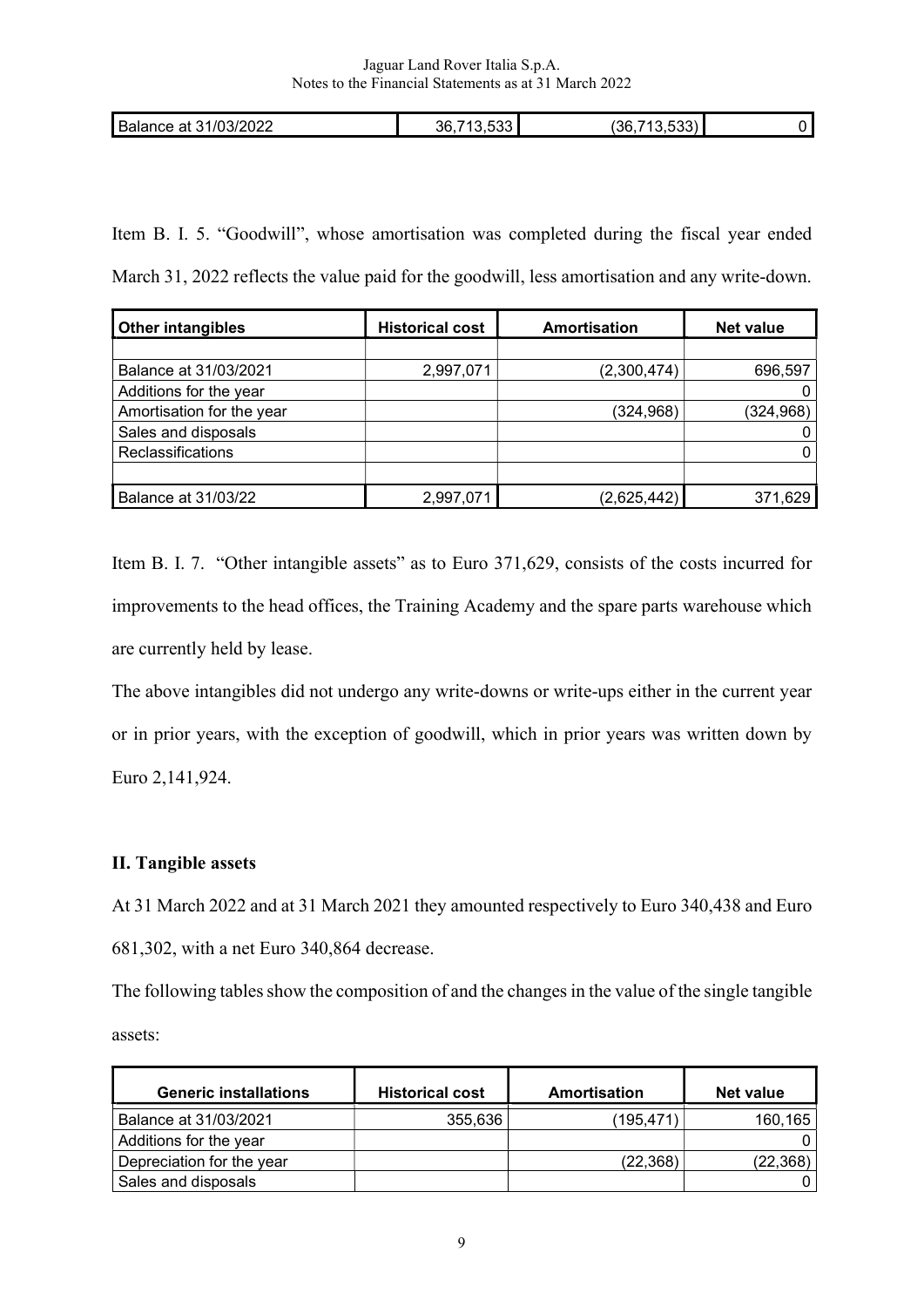| <b>Reclassitications</b>     |         |            |    |
|------------------------------|---------|------------|----|
| <b>Balance at 31/03/2022</b> | 355,636 | nnn'<br>uu | ັບ |

| Industrial and commercial equipment | <b>Historical cost</b> | Amortisation  | <b>Net value</b> |
|-------------------------------------|------------------------|---------------|------------------|
| Balance at 31/03/2021               | 2,482,659              | (2, 275, 154) | 207,505          |
| Additions for the year              |                        |               |                  |
| Depreciation for the year           |                        | (190,328)     | (190,328)        |
| Sales and disposals                 |                        |               |                  |
| <b>Reclassifications</b>            |                        |               |                  |
|                                     |                        |               |                  |
| Balance at 31/03/2022               | 2,482,659              | (2,465,482)   |                  |

| Other assets (furniture, office machines,<br>computers) | <b>Historical cost</b> | <b>Amortisation</b> | <b>Net value</b> |
|---------------------------------------------------------|------------------------|---------------------|------------------|
| Balance at 31/03/2021                                   | 1,583,914              | (1,270,283)         | 313,632          |
| Additions for the year                                  |                        |                     |                  |
| Depreciation for the year                               |                        | (128, 167)          | 128,167          |
| Sales and disposals                                     | (0)                    |                     | (O)              |
| Reclassifications                                       |                        |                     | (0)              |
|                                                         |                        |                     |                  |
| Balance at 31/03/2022                                   | 1,583,914              | (1,398,450)         | 185,464          |

# Assets of a unit value lower than 516 Euro

Assets of a unit value lower than 516 Euro have been wholly depreciated in the year in which they were purchased and entered into use. They have in any case been included by category in the above summary tables.

The above tangible assets did not undergo any write-downs or write-ups either in the current

year or in prior years.

# III. Financial fixed assets

# Shareholdings

| <b>Description</b> | Value at<br>31/03/2021 | Increases for the<br>vear | Decreases for   Write-downs<br>the vear | for the year | Value at<br>31/03/2022 |
|--------------------|------------------------|---------------------------|-----------------------------------------|--------------|------------------------|
| <b>Other</b>       | 130                    |                           |                                         |              | 130                    |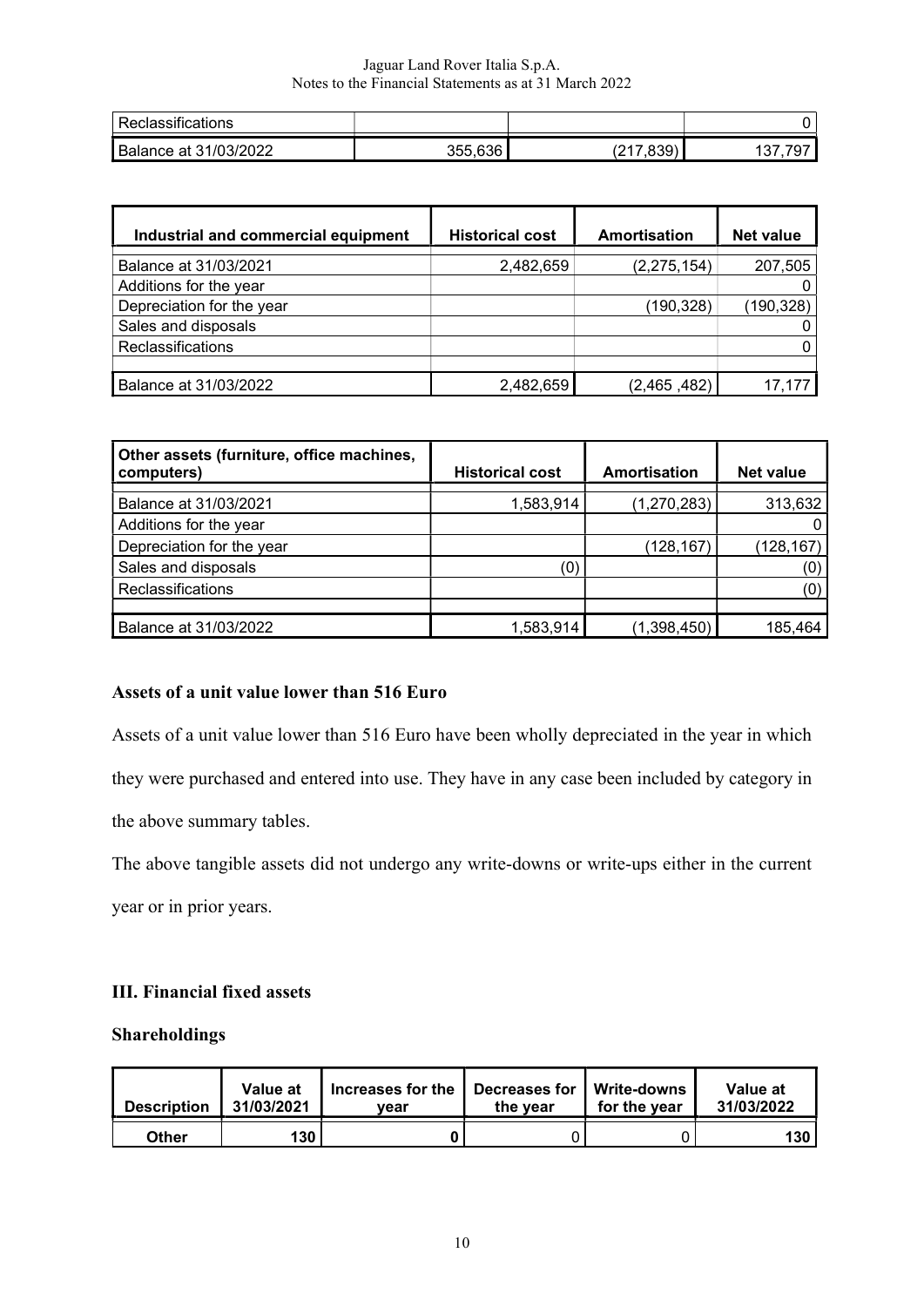Item B. III. 1 d. "Shareholdings in other undertakings", in an amount of 130 Euro, is in connection with the purchase of the shareholding in CO.NA.I (the Italian National Packaging Consortium).

# C) Current assets

# I. Inventory

At 31 March 2022 inventory amounted to Euro 117,505,844, compared to Euro 109,263,732 at 31 March 2021, with a net increase of Euro 8,242,112. The composition of and changes in the inventory recorded under item C. I. 4. "Goods" can be summarised as follows:

| <b>Description</b>     | Value at<br>31/03/2021 | Value at<br>31/03/2022 | <b>Difference</b> |
|------------------------|------------------------|------------------------|-------------------|
|                        |                        |                        |                   |
| a) Cars                | 82,392,893             | 83,798,702             | 1,405,809         |
| b) Other cars          | 10,691,796             | 11,054,034             | 362,238           |
| Spare parts<br>C)      | 19,935,313             | 25,309,516             | 5,374,203         |
| Write-downs            | (3,756,270)            | (2,656,409)            | 1,099,861         |
|                        |                        |                        |                   |
| <b>Total inventory</b> | 109,263,732            | 117,505,844            | 8,242,112         |

The item a) "Cars" consists of the stock of new vehicles whereas item b) "Other cars", consists of cars which, although meant for sale, are used by the Company for a short period of time. Item c) consists of the inventory of spare parts and accessories.

During the year, the inventory write-down – recorded in the Financial Statements to reduce the value of inventory and amounting to Euro 2,656,409 at 31/03/2022 – underwent the following changes during the year:

| <b>Description</b> | Value at<br>31/03/2021 | <b>Decreases</b> | <b>Increases</b> | Value at<br>31/03/2022 |
|--------------------|------------------------|------------------|------------------|------------------------|
| a) Cars            |                        |                  |                  |                        |
| b) Other cars      | 1,294,330              | -838,694         |                  | 455,637                |
| c) Spare parts     | 2,461,940              | $-261,168$       |                  | 2,200,772              |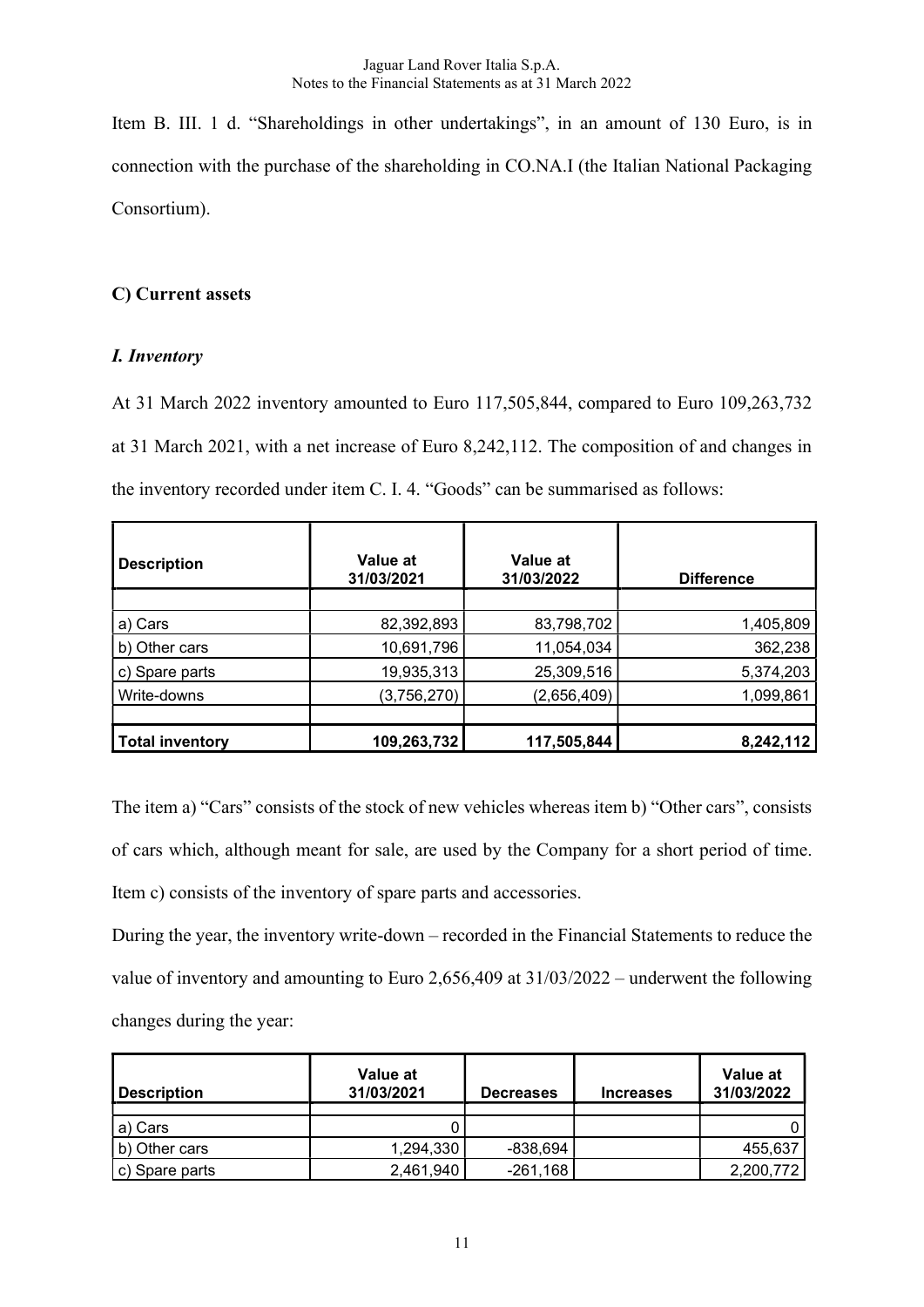| Total inventory | 3.756.270 | $-1,099,861$ | 2.656.409 |
|-----------------|-----------|--------------|-----------|

# II. Accounts receivable

## Accounts receivable from customers

Item C. II. 1 consists of the trade accounts receivable to customers and the other group companies recorded in the Financial Statements at 31 March 2022 in an amount of Euro 3,933,664, with a net year-on-year increase of Euro 3,661,383 as compared to previous year, mainly as a result of the sale of cars and spare parts near year end.

We set out below a detailed analysis of the changes in this item:

| <b>Description</b>                                                                      | Value at<br>31/03/2020 | Value at<br>31/03/2021 | <b>Difference</b> |
|-----------------------------------------------------------------------------------------|------------------------|------------------------|-------------------|
|                                                                                         |                        |                        |                   |
| Accounts receivable from customers from sale<br>of cars, spare parts and other products | 1,761,499              | 5,342,652              | 3,581,153         |
| Write-down                                                                              | (1,489,217)            | (1,408,988)            | 80,229            |
|                                                                                         |                        |                        |                   |
| <b>Balance</b>                                                                          | 272,282                | 3,933,664              | 3,661,383         |

All accounts receivable from customers fall due within one year.

The nominal value of the accounts receivable was adjusted to their presumed realisable value

by a bad debt provision which during the year underwent the following changes:

| <b>Description</b>                   | Value at<br>31/03/2021 | Decreases for<br>the year | Increases for the<br>vear | Value at<br>31/03/2022 |
|--------------------------------------|------------------------|---------------------------|---------------------------|------------------------|
| Write-down of accounts<br>receivable | 1,489,217              | 80,229                    |                           | 1,408,988              |
| Total write-down                     | 1,489,217              | 80,229                    |                           | 1,408,988              |

Accounts receivable from companies under control by the controlling companies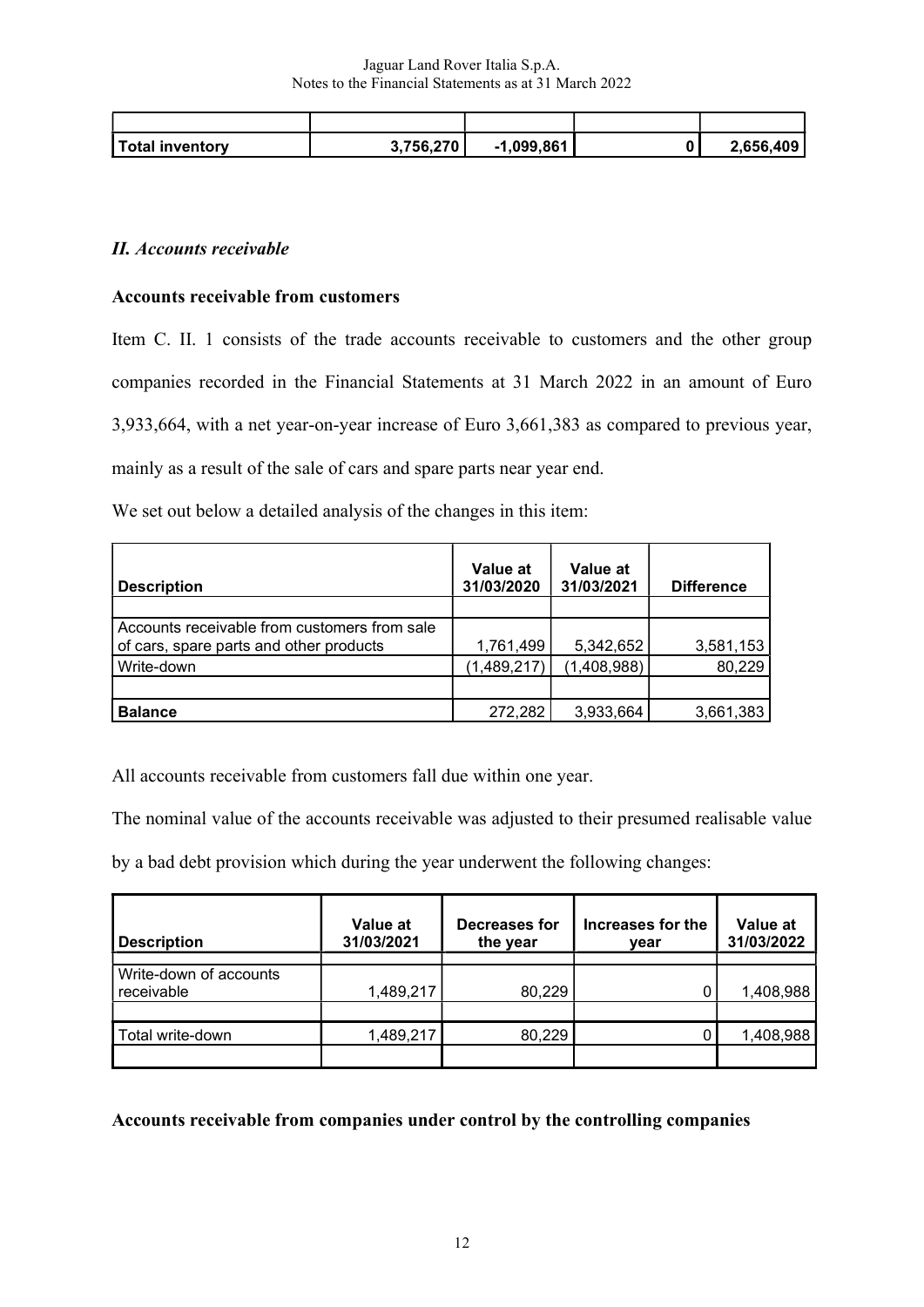Item C. II 5, of which balance at 31.03.2022 was Euro 4,075,000 (Euro 1,657,424 at 31.03.2021) consists of the account receivable from Jaguar Land Rover Austria GmbH, Jaguar Land Rover France and Jaguar Land Rover Deutschland GmbH for the sale of spare parts.

## Tax credits

Item C. II. 5 Bis consists of the tax credit of Euro 2,761,981 as at 31 March 2022 and underwent the changes as shown in the following table:

| <b>Description</b>  | Value at<br>31/03/2021 | Value at<br>31/03/2022 | <b>Difference</b> |
|---------------------|------------------------|------------------------|-------------------|
|                     |                        |                        |                   |
| Eco-bonuses accrued |                        | 1,205,893              | 1,205,893         |
| Income tax credit   | 3,146,116              | 1,556,088              | (1,590,028)       |
|                     |                        |                        |                   |
| <b>Balance</b>      | 3,146,116              | 2,761,981              | (384,135)         |

The balance as at 31.03.2022 wholly refers to the *IRES* and *IRAP* tax credits arising as a result of the advance payments for the year and of the eco-bonuses accrued on the sale of lowemission cars.

## Deferred tax assets

Item C. II. 5-ter shows the value of deferred tax assets, less deferred tax liabilities, which amounts to Euro 15,212,902. The item can be broken down as follows:

| <b>Description</b> | Value at<br>31/03/2021 | Value at<br>31/03/2022 | <b>Difference</b> |
|--------------------|------------------------|------------------------|-------------------|
|                    |                        |                        |                   |
| <b>IRES</b>        | 12,288,747             | 12,817,405             | 528,659           |
| <b>IRAP</b>        | 2,210,648              | 2,395,497              | 184,848           |
|                    |                        |                        |                   |
| <b>Balance</b>     | 14,499,395             | 15,212,902             | 713,507           |

The following table provides a description of the temporary differences for IRES and IRAP which resulted in the separate posting of the relevant deferred tax assets and liabilities compared to the prior year. For a description of the amounts credited or charged to the P&L account, reference should be made to the comments to item 20 of the Profit and Loss Account.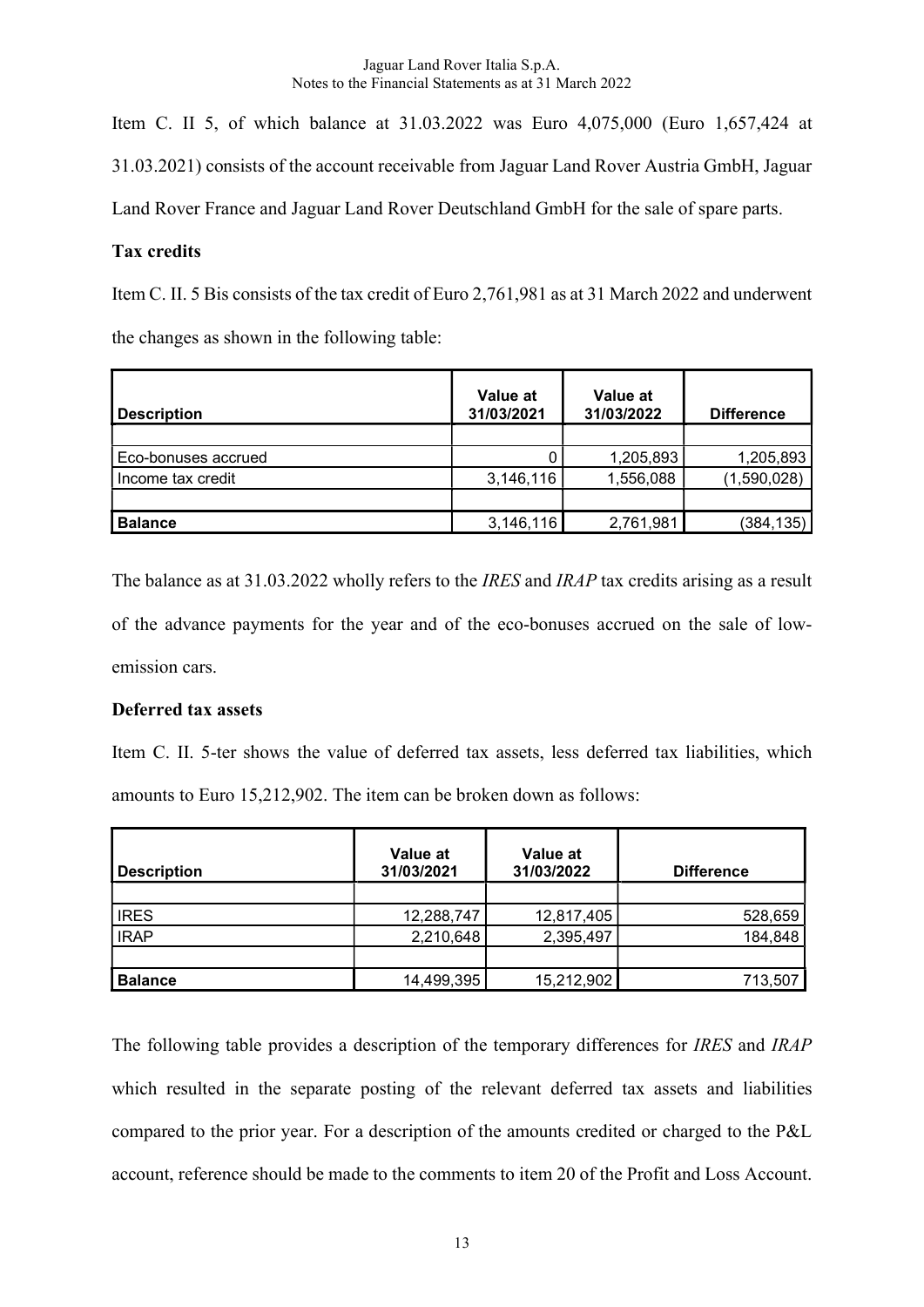The IRAP rate adopted to determine the future tax effect is 4.82%, namely the rate currently in

force, whereas the IRES rate used to this effect is 24%.

| <b>Description</b>                                                                   | 31/03/2022                              |            |                      |                                      | 31/03/2021                              |                      |                                                              |                                 |
|--------------------------------------------------------------------------------------|-----------------------------------------|------------|----------------------|--------------------------------------|-----------------------------------------|----------------------|--------------------------------------------------------------|---------------------------------|
|                                                                                      | Temporary<br>differeces +<br>deductible |            | def. Tax liabilities | Deferred taxes + def. Tax assets (-) | Temporary<br>differeces +<br>deductible |                      | Deferred taxes + def. Tax assets (-)<br>def. Tax liabilities |                                 |
|                                                                                      | (-) taxable<br>difference               | Ires       | Irap                 | Totale                               | (-) taxable<br>difference               | Ires                 | Irap                                                         | Totale                          |
| Tax rate                                                                             |                                         |            |                      |                                      |                                         |                      |                                                              |                                 |
| <b>Deferred tax assets</b>                                                           |                                         |            |                      |                                      |                                         |                      |                                                              |                                 |
| Write-down of fixed assets<br><b>IRES</b><br>Write-down of fixed assets              | $\mathbf 0$                             | 0          |                      | 0                                    | 2.141.924                               | 514.062              |                                                              | 514.062                         |
| <b>IRAP</b>                                                                          | 984.520                                 |            | 47.454               | 47.454                               | 2.141.924                               |                      | 103.241                                                      | 103.241                         |
| Provision for contingent<br>liabilities and charges IRES<br>Provision for contingent | 49.332.459                              | 11.839.790 |                      | 11.839.790                           | 46.828.861                              | 11.238.927           |                                                              | 11.238.927                      |
| liabilities and charges IRAP<br>Write-down of inventory                              | 48.714.584                              |            | 2.348.043            | 2.348.043                            | 43.722.149                              |                      | 2.107.408                                                    | 2.107.408                       |
| <b>IRES</b>                                                                          | 2.656.409                               | 637.538    |                      | 637.538                              | 3.756.270                               | 901.505              |                                                              | 901.505                         |
| Write-down of accounts<br>receivable                                                 | 1.408.988                               | 338.157    |                      | 338.157                              | 1.489.217                               | 357.412              |                                                              | 357.412                         |
| Other costs with deferred<br><b>IRES</b> deductability                               | 8.000                                   | 1.920      |                      | 1.920                                | 11.000                                  | 2.640                |                                                              | 2.640                           |
| <b>Total deferred taxes</b>                                                          |                                         | 12.817.405 | 2.395.497            | 15.212.902                           |                                         | 13.014.545 2.210.648 |                                                              | 15.225.194                      |
| Deferred tax liabilities                                                             |                                         |            |                      |                                      |                                         |                      |                                                              |                                 |
| Additional goodwill<br>14 mortization for IRES                                       | $\mathbf 0$                             | 0          |                      | $\Omega$                             | (3.024.161)                             | (725.799)            |                                                              | (725.799)                       |
| <b>Total deferred tax</b><br>liabilities                                             |                                         | 0          | $\mathbf{0}$         | 0                                    |                                         | (725.799)            | $\Omega$                                                     | (725.799)                       |
|                                                                                      |                                         |            |                      |                                      |                                         |                      |                                                              |                                 |
| <b>Total</b>                                                                         |                                         | 12.817.405 | 2.395.497            | 15.212.902                           |                                         |                      |                                                              | 12.288.747 2.210.648 14.499.395 |

| Impact on the P&L account                            | 2021/22    | 2020/21       |
|------------------------------------------------------|------------|---------------|
|                                                      |            |               |
| Deferred tax assets at the beginning of the year (B) | 15,225,194 | 16,515,748    |
| Deferred tax assets at the end of the year (A)       | 15,212,902 | 15,225,194    |
| Impact on the P&L account $(A - B)$                  | (12, 292)  | (1, 290, 554) |
| Deferred taxes at the beginning of the year (B)      | (725, 799) | (1,008,114)   |
| Deferred taxes at the end of the year(A)             |            | (725, 799)    |
| Impact on the P&L account $(A - B)$                  | 725,799    | 282,315       |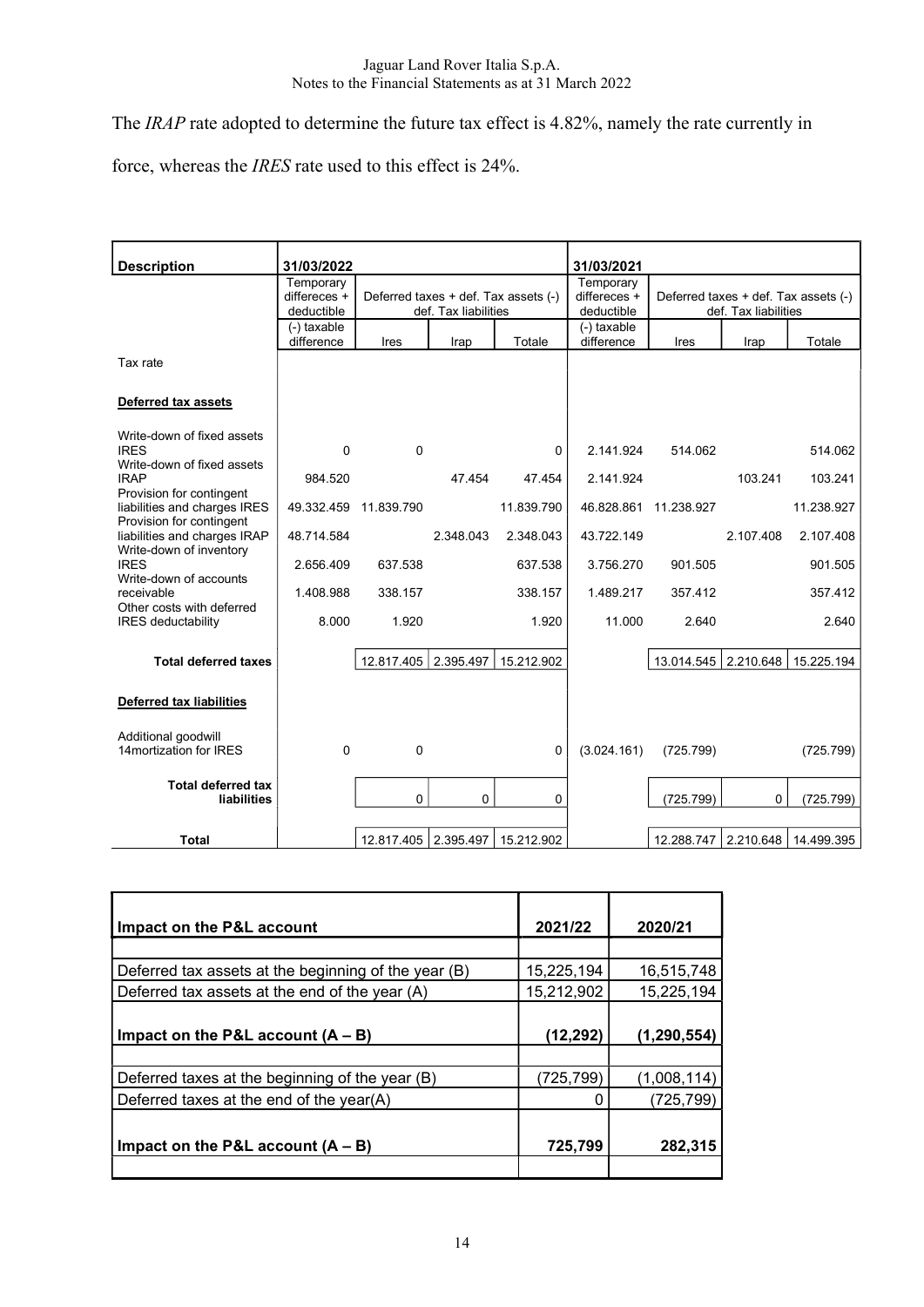|  | Total impact on the P&L account | 713,507 | 1.008.239 |
|--|---------------------------------|---------|-----------|
|--|---------------------------------|---------|-----------|

The  $\epsilon$  15,212,902 deferred tax assets were recognised on the assumption that the medium term business forecasts – supported by the distribution agreement (based on the TNMM) which ensures the Company's steady profitability – give reasonable certainty that in future years the Company's taxable income will not be lower than the temporary differences that will be reversed.

## Accounts receivable from others

Item C. II. 5 Quater decreased from Euro 162,120 at 31 March 2021 to Euro 222,534 at 31 March 2022, with a year-on-year increase of Euro 60,414, as detailed below:

| <b>Description</b>                 | Value at<br>31/03/2021 | Value at<br>31/03/2022 | <b>Difference</b> |
|------------------------------------|------------------------|------------------------|-------------------|
| Accounts receivable from personnel | 141,853                | 152,784                | 10,931            |
| Accounts receivable from others    | 20,267                 | 69,750                 | 49,483            |
| <b>Balance</b>                     | 162,120                | 222,534                | 60,414            |

## Accounts receivable from controlling companies

This item includes the account receivable from Jaguar Land Rover Limited in connection with the Deposit agreement, remunerated at market rates, whose balance as at 31 March 2022 was Euro 167,269,094 (Euro 202,810,322 at the prior year-end), and the account receivable in connection with the recharge of warranty repair costs.

The decrease is mainly due to the transfer to Jaguar Land Rover Limited of cash flows in connection with the ordinary sale activity.

## IV. Cash-in-hand and cash-at-bank

The balance of item C. IV. consists of the cash-at-bank, cash-in-hand and cash equivalents at the year-end, as shown below: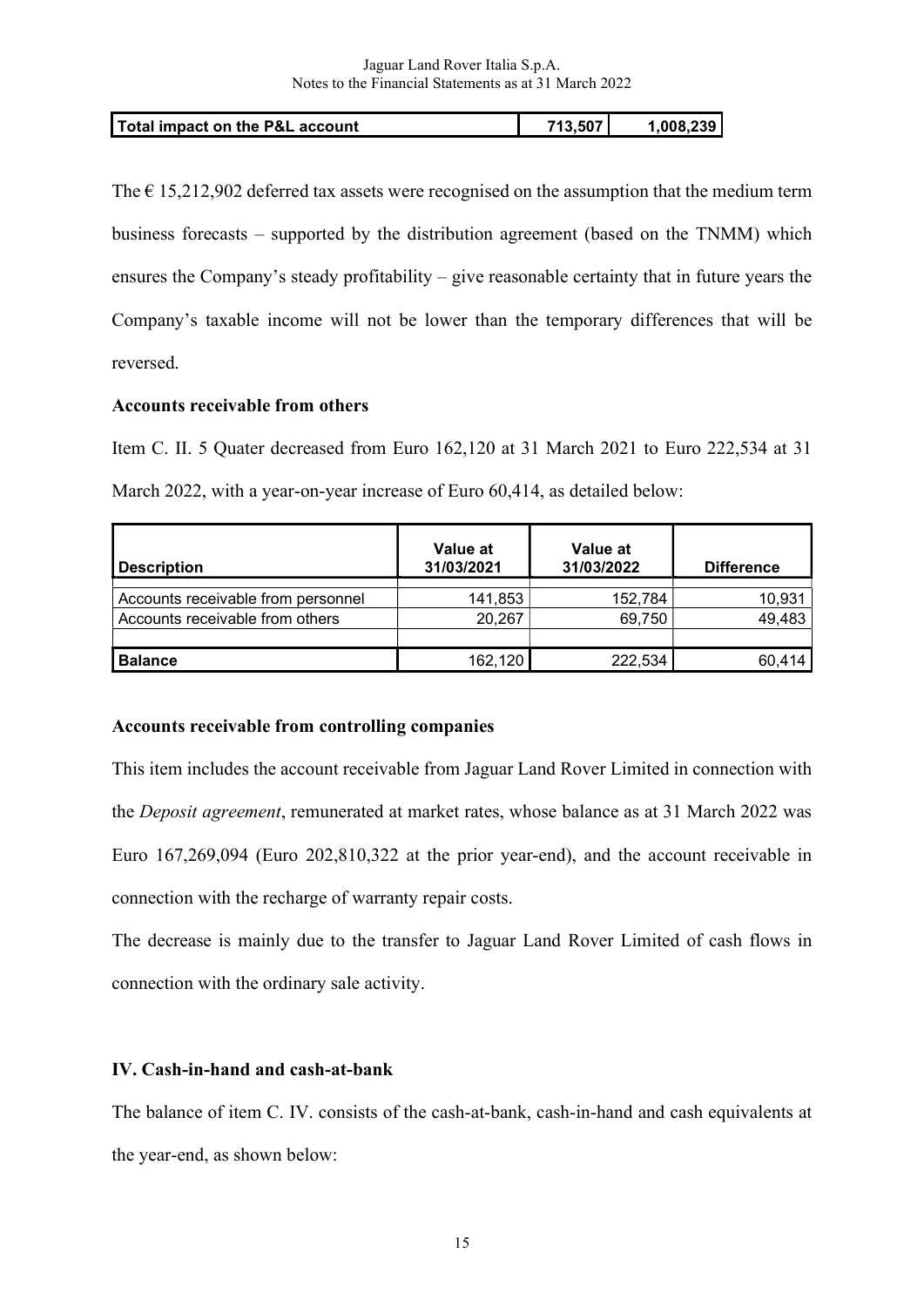| Jaguar Land Rover Italia S.p.A.                       |
|-------------------------------------------------------|
| Notes to the Financial Statements as at 31 March 2022 |

| <b>Description</b>                | Value at<br>31.03.2021 | Value at<br>31.03.2022 | <b>Difference</b> |
|-----------------------------------|------------------------|------------------------|-------------------|
|                                   |                        |                        |                   |
| Bank and P.O. accounts            | 10,502,790             | 10,856,081             | 353,291           |
| Cash-in-hand and cash equivalents |                        |                        |                   |
|                                   |                        |                        |                   |
| <b>Total</b>                      | 10,502,790             | 10,856,081             | 353,291           |

# D) Accrued income and prepayments

This item consists of the portion of costs and income pertaining to more than one accounting period accruing before or after the relevant collection/payment and/or billing. At 31 March 2021 there were no accrued income and prepayments of a duration exceeding five years. The item can be broken down as follows:

 $\mathbb{R}$ 

| <b>Description</b>                           | Value at<br>31/03/2021 | Value at<br>31/03/2022 | <b>Difference</b> |
|----------------------------------------------|------------------------|------------------------|-------------------|
| Excise duty and prepaid insurance<br>premium | 212,116                | 181,328                | (30, 788)         |
| Real estate deferred income receivable       |                        |                        | 0                 |
| <b>Total</b>                                 | 212,116                | 181,328                | (30, 788)         |

# Liabilities

We set out below the composition of and the main changes in the liabilities:

# A) Shareholders' equity

The following table summarises the changes in the items of shareholders' equity in FYs

2019/2020, 2020/2021 and 2021/2022:

| <b>Description</b>                   | Value at   | <b>Increases</b> | <b>Decreases</b>   | Value at   | <b>Increases</b> | <b>Decreases</b>   | Value at   |
|--------------------------------------|------------|------------------|--------------------|------------|------------------|--------------------|------------|
|                                      | 31/03/2020 | (Decreases)      | <b>Allocations</b> | 31/03/2021 | (Decreases)      | <b>Allocations</b> | 31/03/2022 |
|                                      |            |                  |                    |            |                  |                    |            |
| Share capital                        | 65.000.000 |                  |                    | 65.000.000 |                  |                    | 65.000.000 |
| Legal reserve                        | 2.436.847  | 395.524          |                    | 2.832.371  |                  | 262.582            | 3.094.953  |
| Share exchange surplus               | 2.102.935  |                  |                    | 2.102.935  |                  |                    | 2.102.935  |
| Retained earnings                    | 4.262.104  | 7.514.961        |                    | 11.777.065 |                  | 4.989.064          | 16.766.129 |
| Profit (loss) for the year           | 7.910.487  | (7.910.487)      | 5.251.645          | 5.251.645  | (5.251.645)      | 5.623.895          | 5.623.895  |
|                                      |            |                  |                    |            |                  |                    |            |
| <b>Total shareholders'</b><br>equity | 81.712.373 | (2)              | 5.251.645          | 86.964.016 | (5.251.645)      | 10.875.541         | 92.587.912 |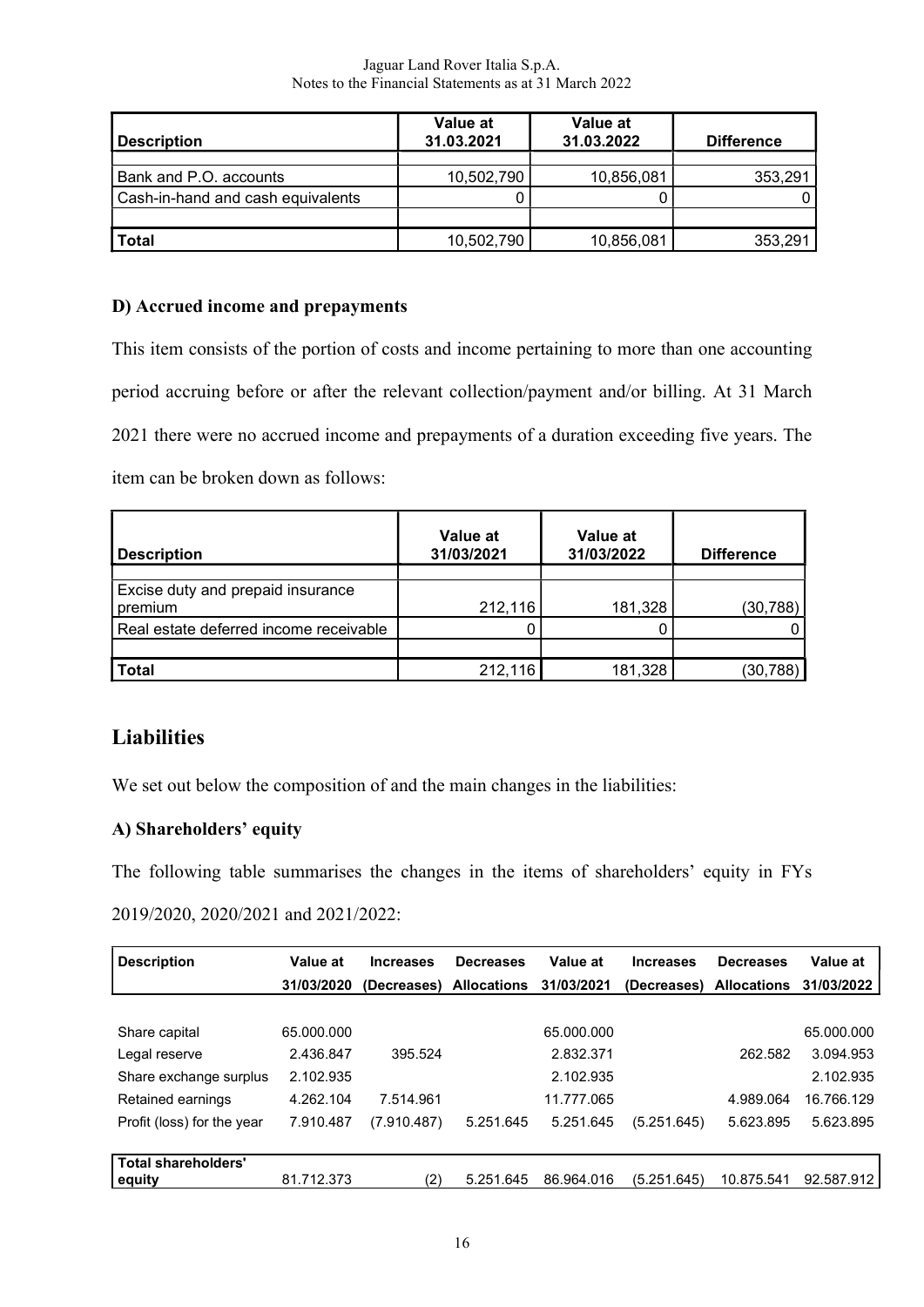The Share capital has been wholly paid-in and at 31 March 2022 amounted to Euro 65,000,000 divided into 65,000,000 shares each having a nominal value of 1 Euro, subscribed by the Sole Shareholder.

The Legal Reserve increased by Euro 262,582 as a result of the allocation of the relevant share of the 2020/21 profit, as resolved by the general meeting in accordance with article 2430 of the Italian Civil Code.

Retained earnings increased from Euro 11,777,065 to Euro 16,766,129 following the carryforward of the 2020/21 profit.

The item "Other reserves – Share exchange surplus" derives from the 2011 merger and did not undergo any changes in the year.

We set out below the table containing the information required by article  $2427(7-bis)(1)$  of the Italian Civil Code and recommended by the Italian Accounting Standard Setting Board.

| <b>Nature/Description</b> | Amount | <b>Possibility</b><br>of use | <b>Available</b><br>amount | <b>Summary of amounts</b><br>used in the three<br>period fiscal years |                      |
|---------------------------|--------|------------------------------|----------------------------|-----------------------------------------------------------------------|----------------------|
|                           |        |                              |                            |                                                                       |                      |
|                           |        |                              |                            | for loss<br>coverage                                                  | for other<br>reasons |

| Share capital                                                           | 65.000.000 |              |           |  |
|-------------------------------------------------------------------------|------------|--------------|-----------|--|
| Equity reserves:                                                        |            |              |           |  |
| Reserve for treasury<br>shares                                          |            |              |           |  |
| Reserve for shares or<br>equity interests in the<br>controlling company |            |              |           |  |
| Reserve for share<br>exchange                                           | 2.102.935  | A,B          | 2.102.935 |  |
| Reserve from conversion<br>of bonds                                     |            |              |           |  |
| Earnings Reserves:                                                      |            |              |           |  |
| Legal Reserve                                                           | 3.094.953  | <sub>B</sub> | 3.094.953 |  |
| Reserve for treasury<br>shares                                          |            |              |           |  |
| Reserve from net<br>exchange gains                                      |            |              |           |  |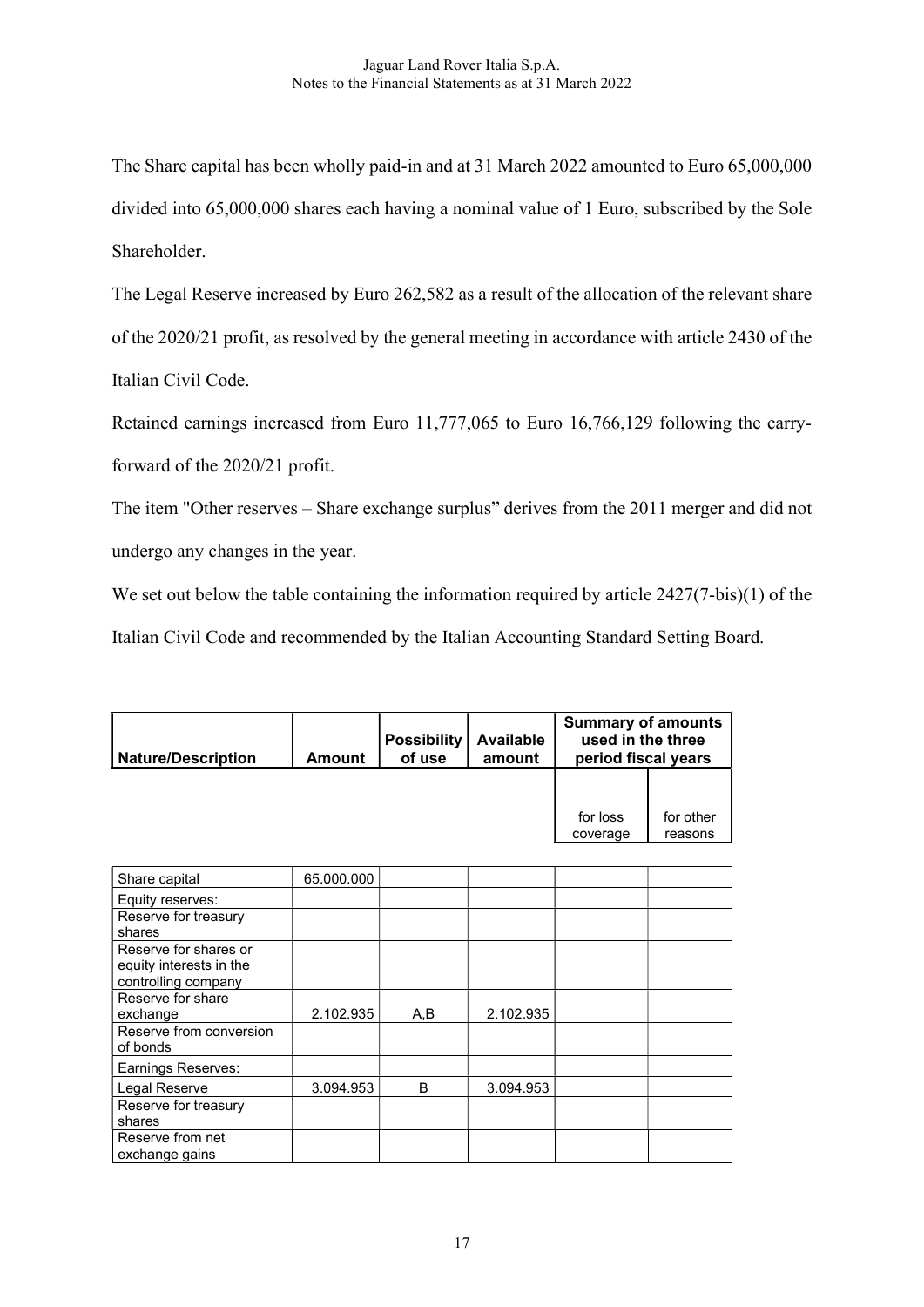| Reserve from valuation of<br>shareholdings using the<br>Net equity method |            |       |            |  |
|---------------------------------------------------------------------------|------------|-------|------------|--|
| Reserve from derogation<br>pursuant to article 2423(4)                    |            |       |            |  |
| Retained earnings                                                         | 16.766.129 | A.B.C | 16.766.129 |  |

| ∣ Total                        | 21.964.017 |
|--------------------------------|------------|
| Non-distributable amount       | 5.197.888  |
| Remaining distributable amount | 16.766.129 |

Legend

A: for share capital increase

B: for loss coverage

C: for distribution to the shareholders

## B) Provisions for contingent liabilities and charges

### Other provisions

Item B. 4. "Other Provisions for contingent liabilities and charges" amounts to Euro 49,332,459

at 31 March 2022, with a year-on-year increase of Euro 2,503,599.

These provisions are set aside for the coverage of losses, liabilities, risks and charges related to the conduct of business, that are certain or likely to arise, but whose amount and date of occurrence could not be determined at the year-end. The following table shows the composition of and changes in this item:

| <b>Description</b>                                                  | Value at<br>31.03.2021 | Increases for<br>the vear | Decreases/<br><b>Allocation</b> | Value at<br>31.03.2022 |
|---------------------------------------------------------------------|------------------------|---------------------------|---------------------------------|------------------------|
| l Provision for miscellaneous<br>contingent liabilities and charges | 46,828,861             | 47,676,292                | 45,172,693                      | 49.332.459             |
| l Total B.3                                                         | 46.828.861             | 47,676,292                | 45,172,693                      | 49.332.459             |

The balance of the "Provision for miscellaneous contingent liabilities and charges", of Euro 49,332,459, consists of provisions for commercial costs as to Euro 46,918,012 for costs regarding the possible return of worn-core replacement parts by dealers and authorised repair shops as to Euro 1,707,178, for employee bonuses as to Euro 617,875.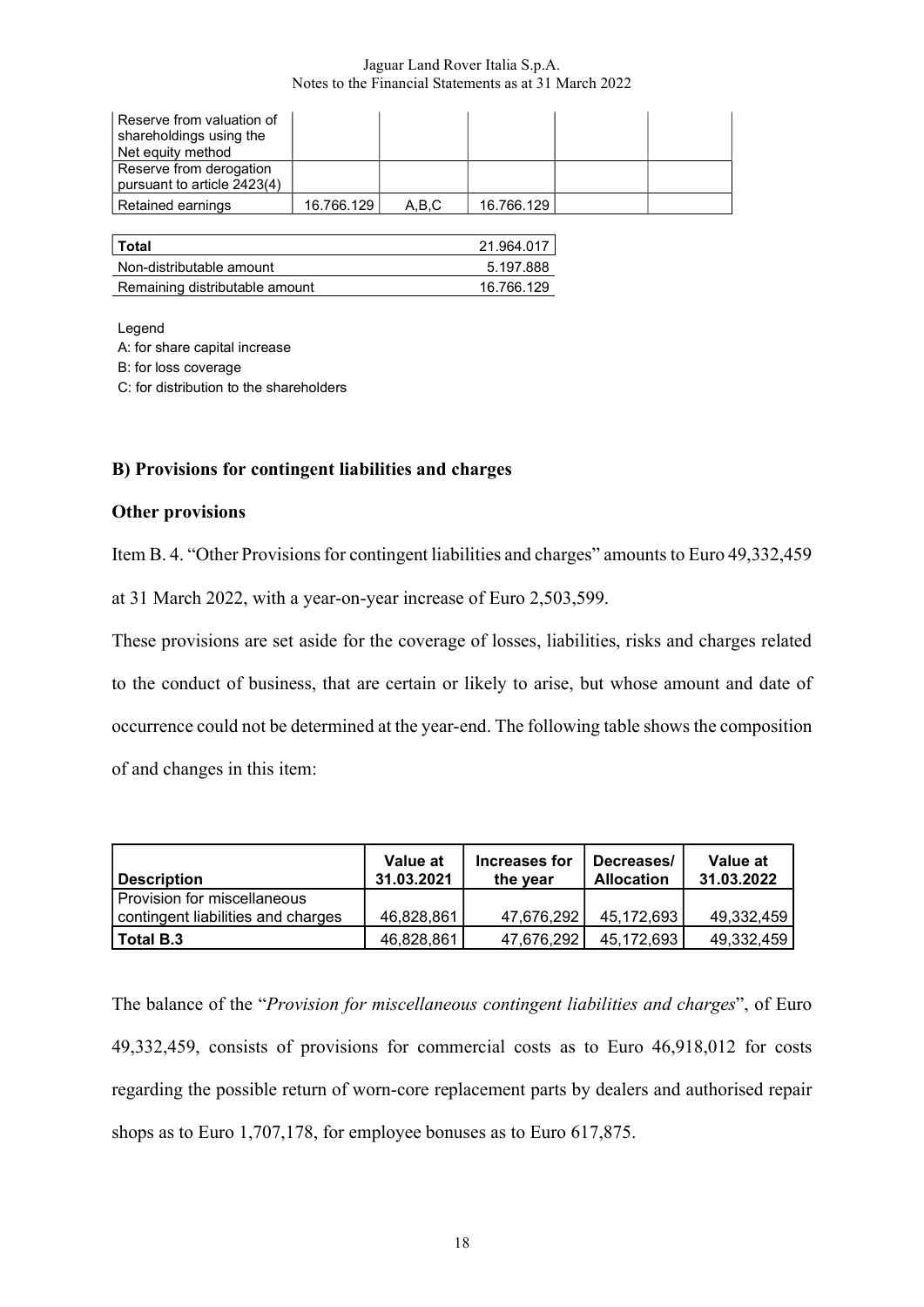Commercial costs are partly deducted directly from sales revenue as they consist of discounts and allowances granted to dealers on the cars purchased from the Company during the year and partly recorded under item B13 "Other accruals".

# C) Employees' severance indemnity provision

The provision recorded under item C of the liabilities section of the Balance Sheet reflects the amount due by the Company to its employees on payroll as at 31 March 2022:

| <b>Description</b>                          | Value at<br>31.03.2021 | Increases for<br>the year | Decreases for<br>the year | Value at<br>31.03.2022 |
|---------------------------------------------|------------------------|---------------------------|---------------------------|------------------------|
| Employees' severance<br>indemnity provision | 3,060,739              | 337,586                   | 103,624                   | 3,294,702              |
| <b>Total</b>                                | 3,060,739              | 337,586                   | 103,624                   | 3,294,702              |

Pursuant to law 296/2006 and relevant implementation decrees, we inform you that 61 employees decided to keep their termination pay with the Company, whereas 31 employees opted for its allocation to the relevant pension funds.

The balance at 31.03.2022 is adequate to meet the relevant legal and collective labour agreement obligations.

# Headcount information

The Company's average headcount, broken down by category, is as follows:

| Headcount                       | at 31/03/2021 | at 31/03/2022 |
|---------------------------------|---------------|---------------|
| Managers/Executives (Dirigenti) | 18            |               |
| Employees                       | 74            |               |
| Total                           | 92            | 92            |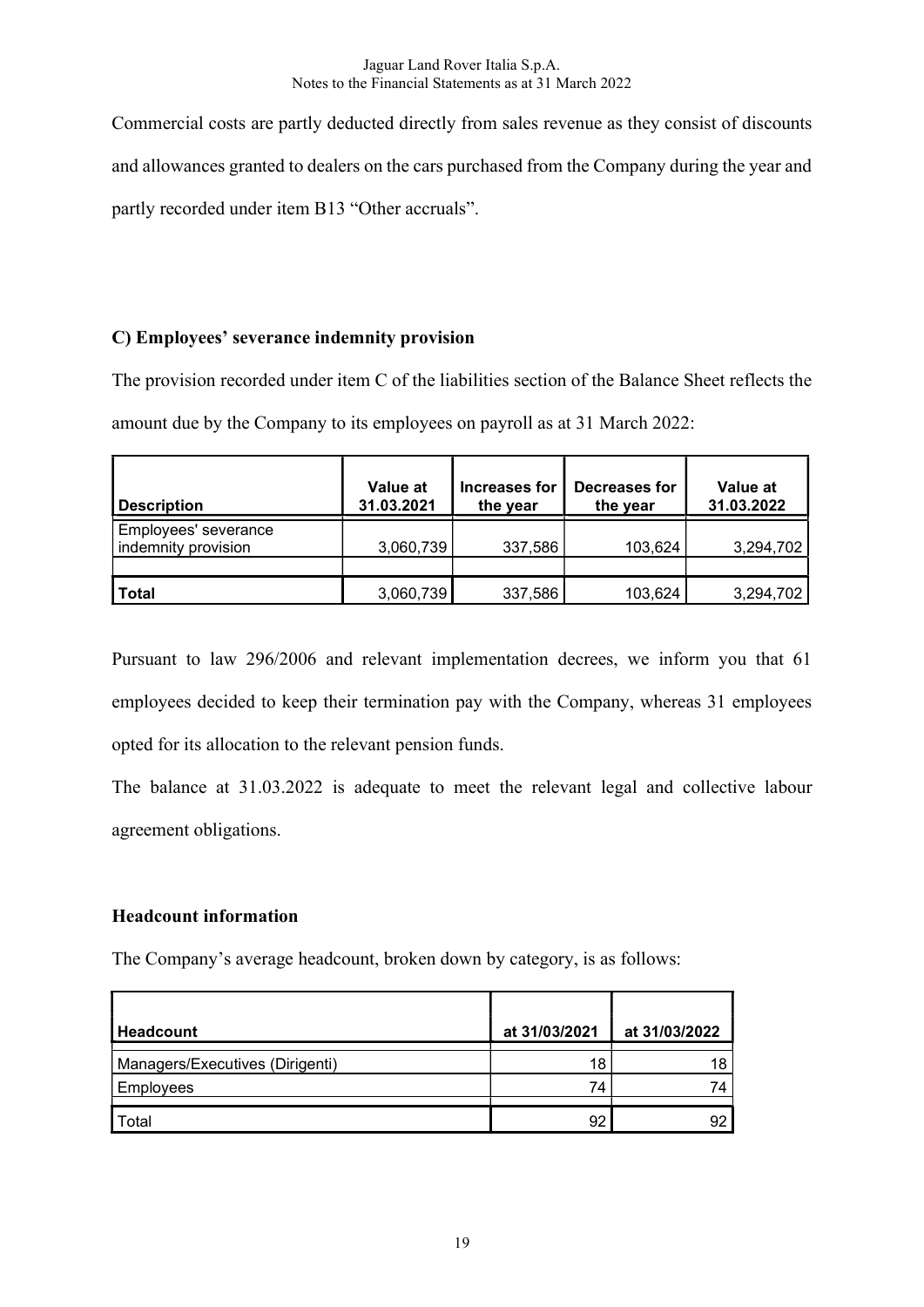# D) Accounts payable

Accounts payable have been measured at their nominal value and can be broken down as follows by due date:

|                                                                                              |                                 |                           | <b>Balance at 31.03.2022</b>      |                                                  |                                                 |                |
|----------------------------------------------------------------------------------------------|---------------------------------|---------------------------|-----------------------------------|--------------------------------------------------|-------------------------------------------------|----------------|
| <b>Description</b>                                                                           | <b>Balance at</b><br>31.03.2021 | 31.03.2022                | falling due<br>within one<br>year | falling<br>due after<br>more<br>than one<br>year | falling<br>due after<br>more<br>than 5<br>years |                |
|                                                                                              |                                 |                           |                                   |                                                  |                                                 |                |
| D (4) Accounts payable to financial<br>institutions                                          | 0                               | 0                         | 0                                 |                                                  |                                                 | 0              |
| D (6) Advances                                                                               | 492,868                         | 564,150                   | 564,150                           |                                                  |                                                 | 71,282         |
| D (7) Accounts payable to suppliers                                                          | 43,271,268                      | 36,378,716                | 36,378,716                        |                                                  |                                                 | (6.892, 552)   |
| D (11) Accounts payable to<br>controlling companies                                          | 155,190,092                     | 122,988,796               | 122,988,796                       |                                                  |                                                 | (32, 201, 296) |
| D (11 bis) Accounts payable to<br>undertakings under control by the<br>controlling companies | 284,762                         | 9.947                     | 9.947                             |                                                  |                                                 | (274, 815)     |
| D (12) Tax liabilities                                                                       | 1,049,386                       | 5,022,024                 | 5,022,024                         |                                                  |                                                 | 3,972,638      |
| D (13) Accounts payable to social<br>security agencies                                       | 337,916                         | 342,560                   | 342,560                           |                                                  |                                                 | 4,644          |
| D (14) Other accounts payable                                                                | 5,930,122                       | 6,997,924                 | 6,997,924                         |                                                  |                                                 | 1,067,802      |
|                                                                                              |                                 |                           |                                   |                                                  |                                                 |                |
| <b>Balance</b>                                                                               |                                 | 206,556,414   172,304,117 | 172,304,117                       | $\Omega$                                         | $\mathbf{0}$                                    | (34, 252, 297) |

The "Accounts payable to suppliers", item D. 7., fall due within one year and are in connection with trade payables to third party suppliers for the purchase of goods and services.

Item D.11 "Accounts payable to controlling companies", which amounted to Euro 122,988,796 at 31 March 2022, mainly consists of the payable to Jaguar Land Rover Limited for cars and spare parts purchased but still unpaid for at 31.03.2022.

Item D.11 bis "Accounts payable to undertakings under control by controlling companies", totalling Euro 9,947 at 31.03.2022 (Euro 284,762 at 31.03.2021), is mainly in connection with the payable to Jaguar Land Rover España.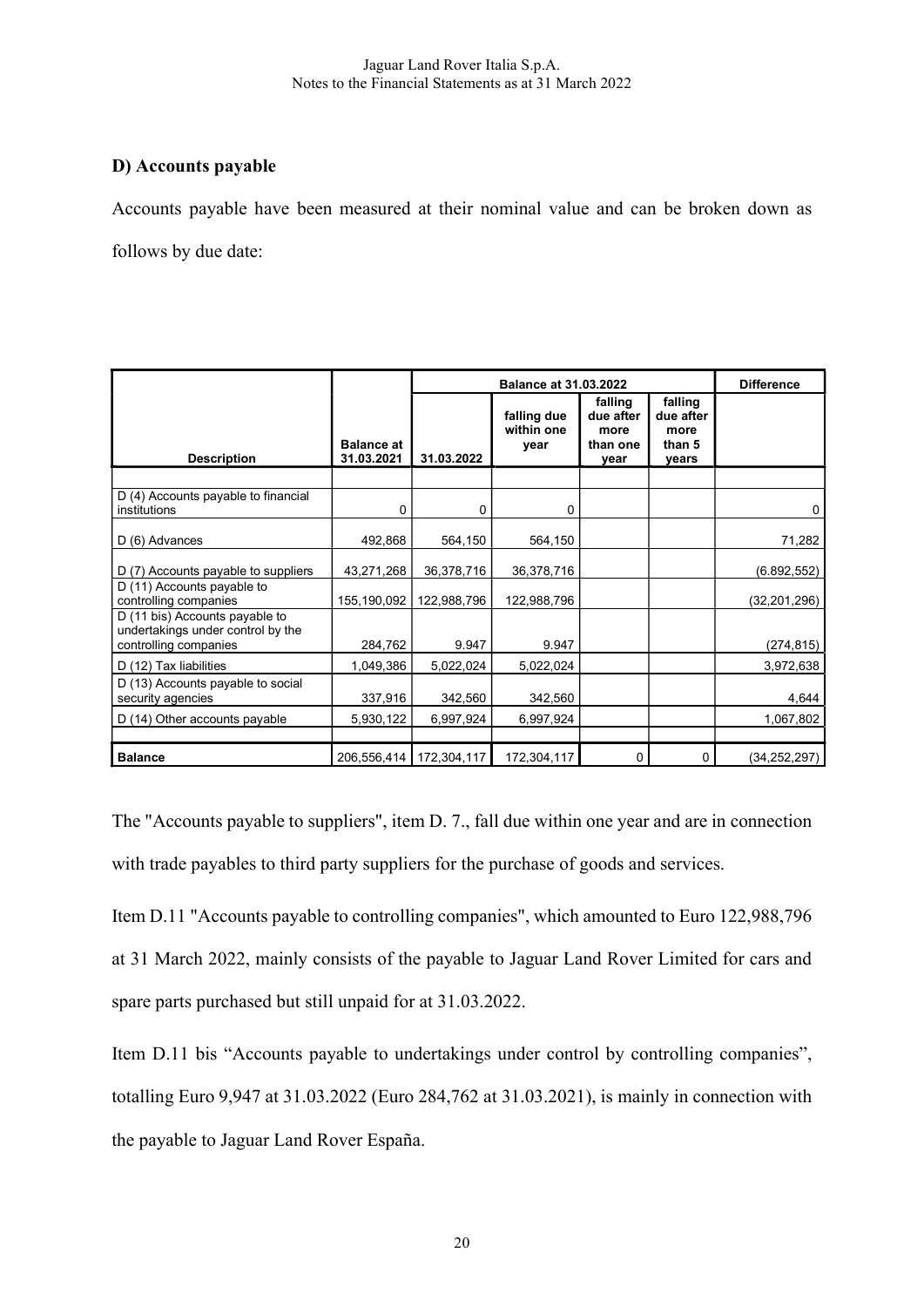Item D. 12. "Tax liabilities" amounted to Euro 5,022,024 at 31 March 2022 and can be broken down as follows:

| <b>Description</b>                                               | <b>Balance at 31/03/2022</b> |
|------------------------------------------------------------------|------------------------------|
| VAT liabilities (March 2022)                                     | 4.867.609                    |
| IRES and IRAP payable                                            |                              |
| Withholding levied from employees and self-employed (March 2022) | 154,415                      |
|                                                                  |                              |
| <b>Total</b>                                                     | 5,022,024                    |

Item D. 13. consists of "Accounts payable to social security agencies" which at 31 March 2022 amounted to Euro 342,560.

Item D. 14. "Other accounts payable" amounts to Euro 6,997,924 with a net increase of Euro

1,067,802, mainly resulting from an increase in accounts payable to dealers in connection with

outstanding commercial incentives. This item may be broken down as follows:

| <b>Description</b>                                                             | Value at<br>31/03/2021 | Value at<br>31/03/2022 | <b>Difference</b> |
|--------------------------------------------------------------------------------|------------------------|------------------------|-------------------|
| Accounts payable to employees in respect<br>of accrued holidays and other dues | 865,396                | 869,222                | 3,826             |
| Accounts payable to dealers                                                    | 5,064,520              | 6,128,493              | 1,063,974         |
| Other accounts payable                                                         | 206                    | 209                    |                   |
|                                                                                |                        |                        |                   |
| <b>Total</b>                                                                   | 5,930,122              | 6,997,924              | 1,067,802         |

# E) Accrued liabilities and deferred income

This item consists of deferred revenue from the sale of "Connected car" services, included in

the sale price of car accessories, which will accrue in future years.

| Value at<br>31/03/2021 | Value at<br>31/03/2022 | <b>Difference</b> |
|------------------------|------------------------|-------------------|
| 1,517,123              | 1,554,239              | 37,115            |
|                        |                        | $-899,258$        |
|                        | 4,556,454              | 3,657,196         |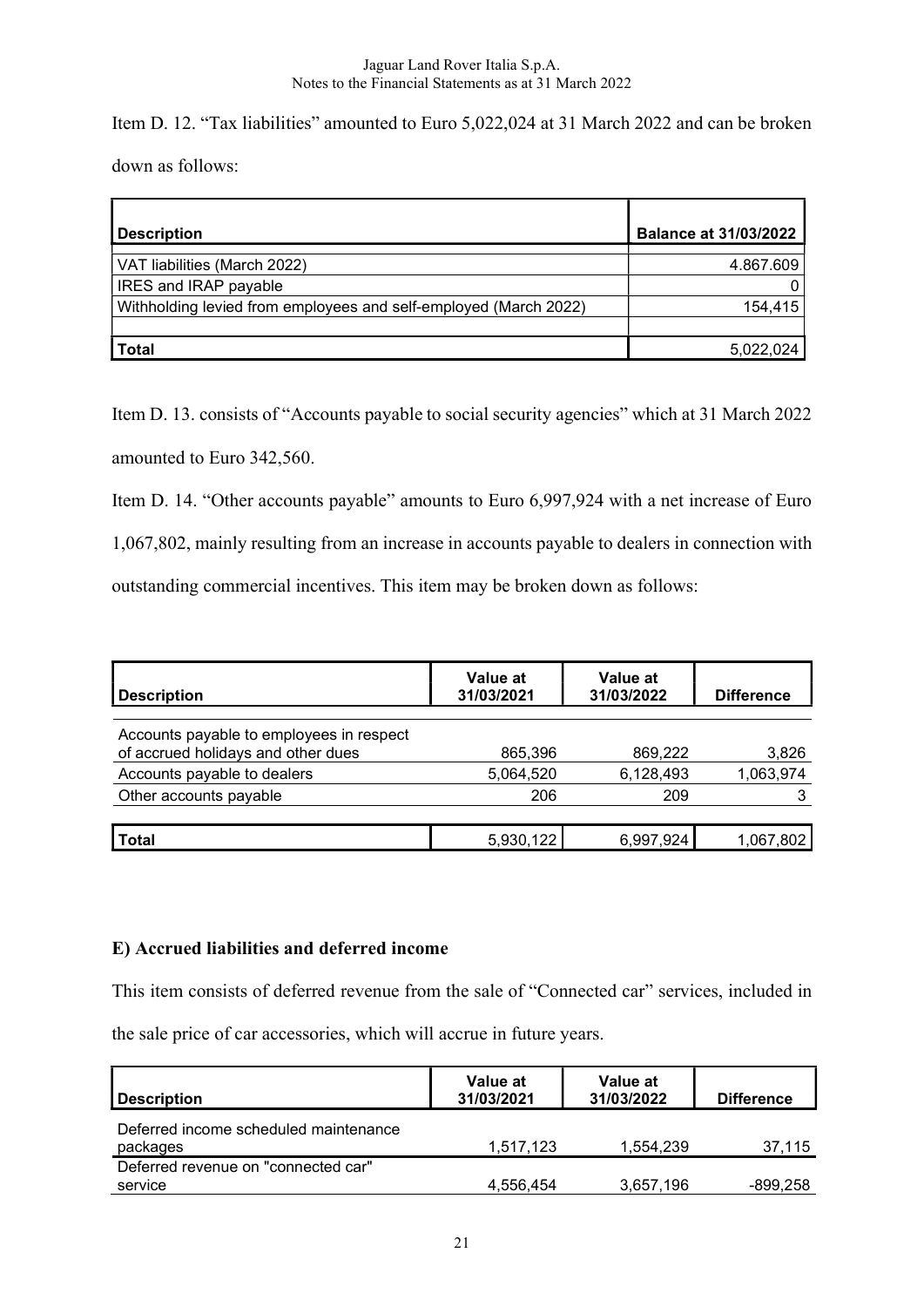|              | ---- | ם מ<br>_ |             |
|--------------|------|----------|-------------|
| <b>Total</b> |      | יי       | - 72<br>◡◡▭ |

### Memorandum accounts

As at 31 March 2022 memorandum accounts can be broken down as follows:

| <b>Description</b>                                                      | Value at<br>31/03/2021 | <b>Value at</b><br>31/03/2022 | <b>Difference</b> |
|-------------------------------------------------------------------------|------------------------|-------------------------------|-------------------|
| Third party guarantees issued on our behalf                             | 7,921,506              | 27,548,735                    | 19,627,229        |
| Guarantees issued to third parties                                      |                        |                               |                   |
| Commitments for the repurchase of cars sold<br>under the buyback clause | 26,136,965             | 14, 155, 474                  | (11,981,490)      |
| <b>Total</b>                                                            | 34,058,471             | 41,704,209                    | 7,645,738         |

Third party guarantees issued on our behalf consist of bank guarantees issued to third parties on our behalf.

## Comments to and analysis of Profit and Loss Account items

In view of the itemised presentation of costs and income in the P&L Account and of the description of Balance Sheet items set out above, in this section we will deal with the main cost and revenue items; for a detailed analysis of operating costs and income, reference should be made to the Directors' report.

### A) Revenue

The item Revenue from sales and services consists of revenue from the sale of cars, spare parts and other assets, and from the provision of services, as set out below.

## Revenue by category of business

The following table shows a breakdown of revenue from sales and services: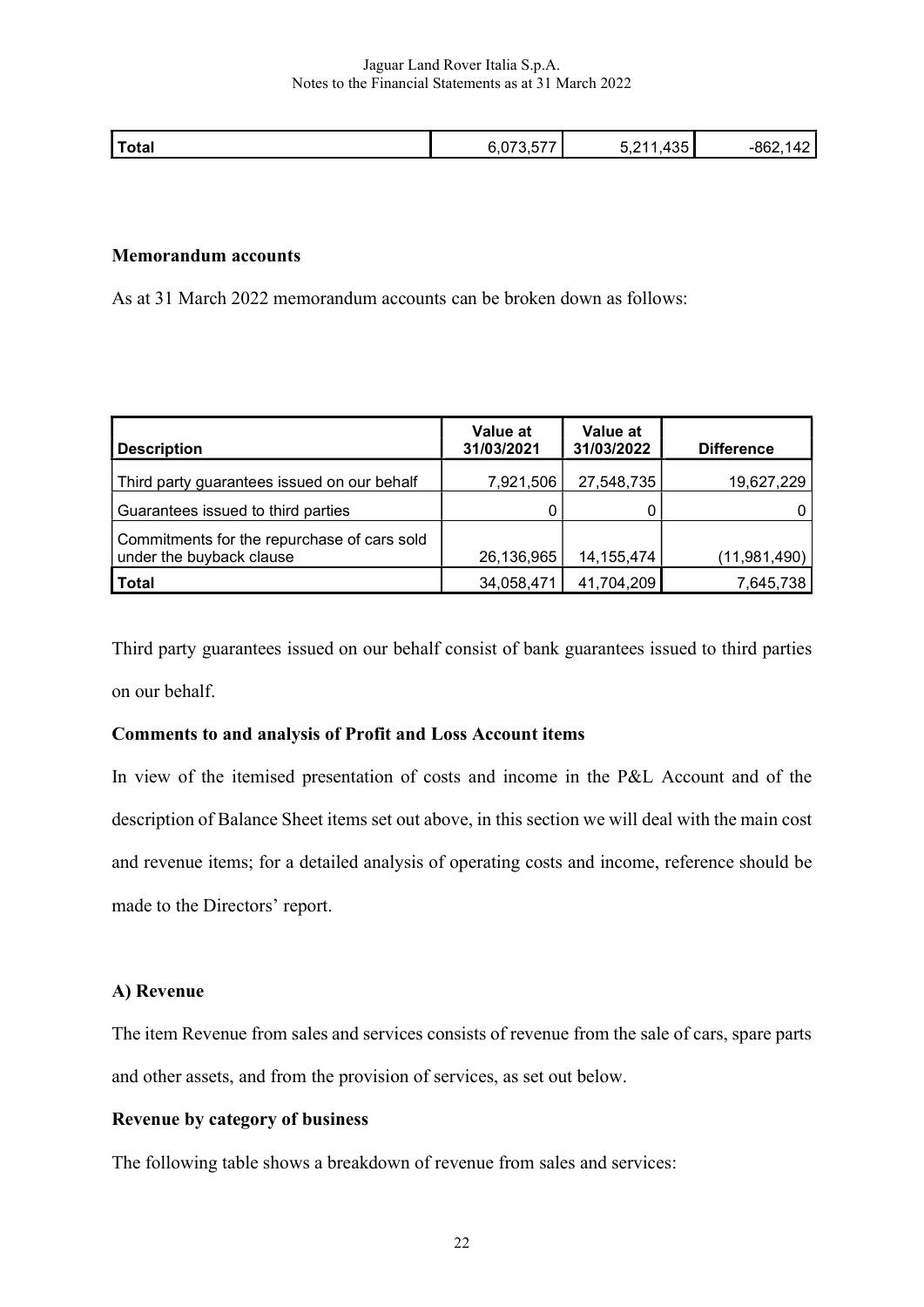| <b>Description</b>                  | Value at<br>31/03/2021 | Value at<br>31/03/2022 | <b>Difference</b> |
|-------------------------------------|------------------------|------------------------|-------------------|
|                                     |                        |                        |                   |
| Sale of cars                        | 644,418,382            | 618,115,924            | $-26,302,459$     |
| Sale of spare parts and accessories | 107,767,158            | 135,080,436            | 27,313,279        |
|                                     |                        |                        |                   |
| Total                               | 752,185,540            | 753,196,360            | 1,010,820         |

Revenue from sales of goods and service supplies is stated after deduction of discounts, allowances and premiums. Revenue increases from Euro 752,185,540 to Euro 753,196,360, with a net year-on-year increase of Euro 1,010,820.

The difference is mainly due to the increase in the sale of spare parts.

### B) Expenditure

# Costs for raw materials, subsidiary materials, consumables and goods and costs for services

Costs for raw materials, subsidiary materials and consumables increased from 682,036,669 at

31 March 2021 to Euro 685,164,956 at 31 March 2022, i.e. an increase of Euro 3,128,287.

The costs for services amount to Euro 80,687,088, with Euro 18,685,572 decrease mainly due to the costs for cars' repair under warranty and marketing.

### Personnel costs

This item includes all costs for employees including performance increases, promotions, cost of living increases, untaken holidays and any accruals made in accordance with the law and the collective labour agreements, for a total amount of Euro 8,458,232.

### C) Financial income and costs

### Other financial income

This item refers to the interest income accrued on the Deposit agreement with Jaguar Land Rover Limited as to Euro 76,521.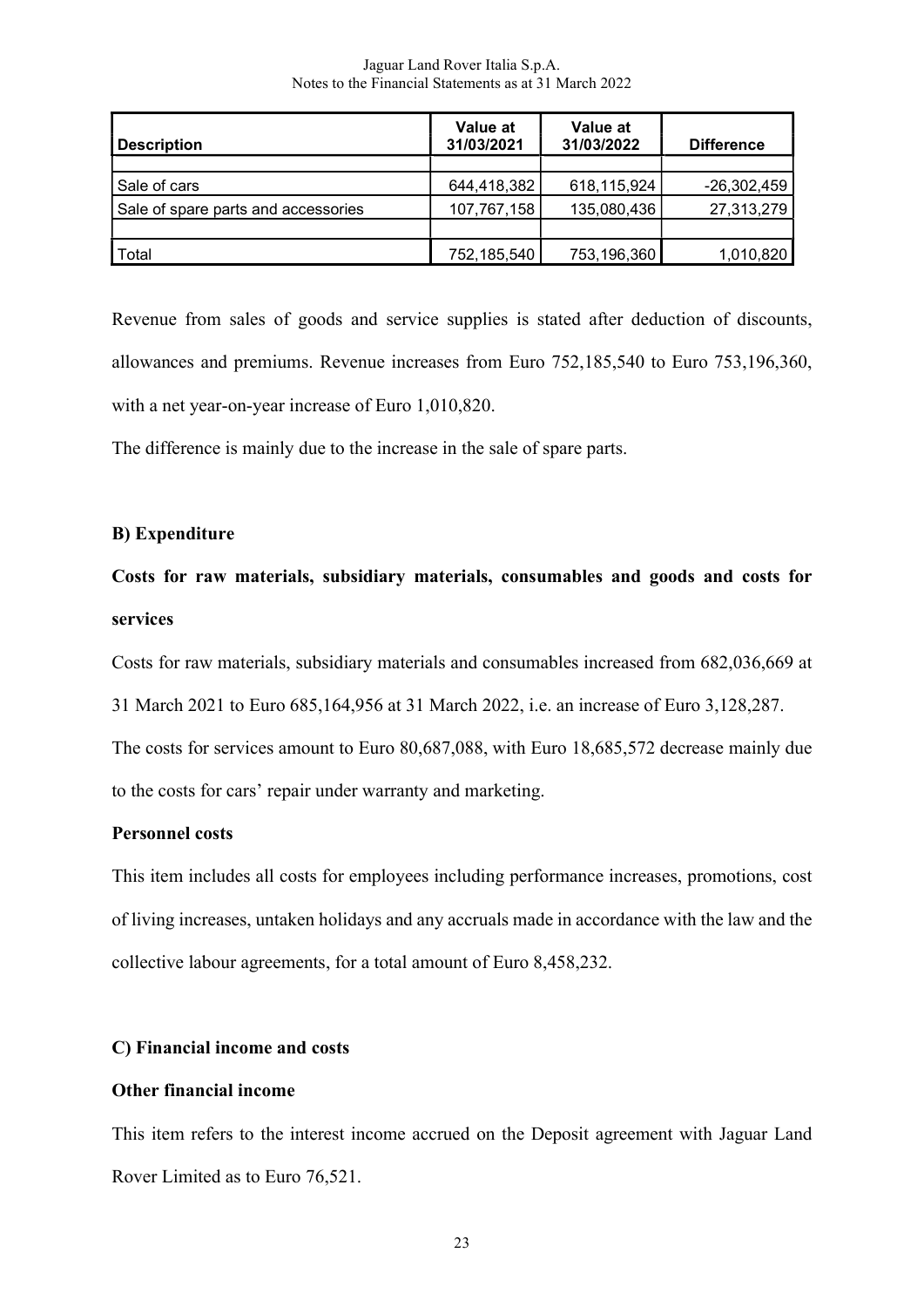# Interest and other financial costs

The item "Interest and other financial costs" amounts to Euro 1,327,979, with a year-on-year decrease of Euro 1,549,817 and is in connection with the interest payable to factoring companies.

# Income taxes

The taxes for the year amount to Euro 1,818,095. The following table shows the current and deferred taxes for the year:

| <b>Description</b>       | Value at<br>31/03/2021 | Value at<br>31/03/2022 |
|--------------------------|------------------------|------------------------|
| <b>Current taxes</b>     |                        |                        |
| <b>IRES</b>              | 962,640                | 2,037,118              |
| <b>IRAP</b>              | 340,745                | 480,943                |
| Deferred tax assets      |                        |                        |
| <b>IRES</b>              | 734,598                | (528, 659)             |
| <b>IRAP</b>              | 273,642                | (184, 848)             |
| Deferred tax liabilities |                        |                        |
| <b>IRES</b>              |                        |                        |
| <b>IRAP</b>              |                        |                        |
| Taxes of prior years     | (37, 495)              | 13,540                 |
| Total income taxes       | 2,274,130              | 1,818,095              |

The taxes for the year, accounting for about 25% of the pre-tax result (as in the prior year), have decreased by Euro 456,035.

Deferred tax assets and liabilities are calculated on the temporary differences between statutory values and tax bases, at the tax rate in force at the time such differences are reversed. For a detailed analysis, see the table providing a breakdown of item C II 5 ter.

In order to outline in detail the effects of deferred assets, we set out below a reconciliation of the statutory profit with the notional tax liability:

# Determination of the IRES taxable amount

| Description           | Value         | тах |
|-----------------------|---------------|-----|
| <b>Pre-tax result</b> | ,990<br>7.441 |     |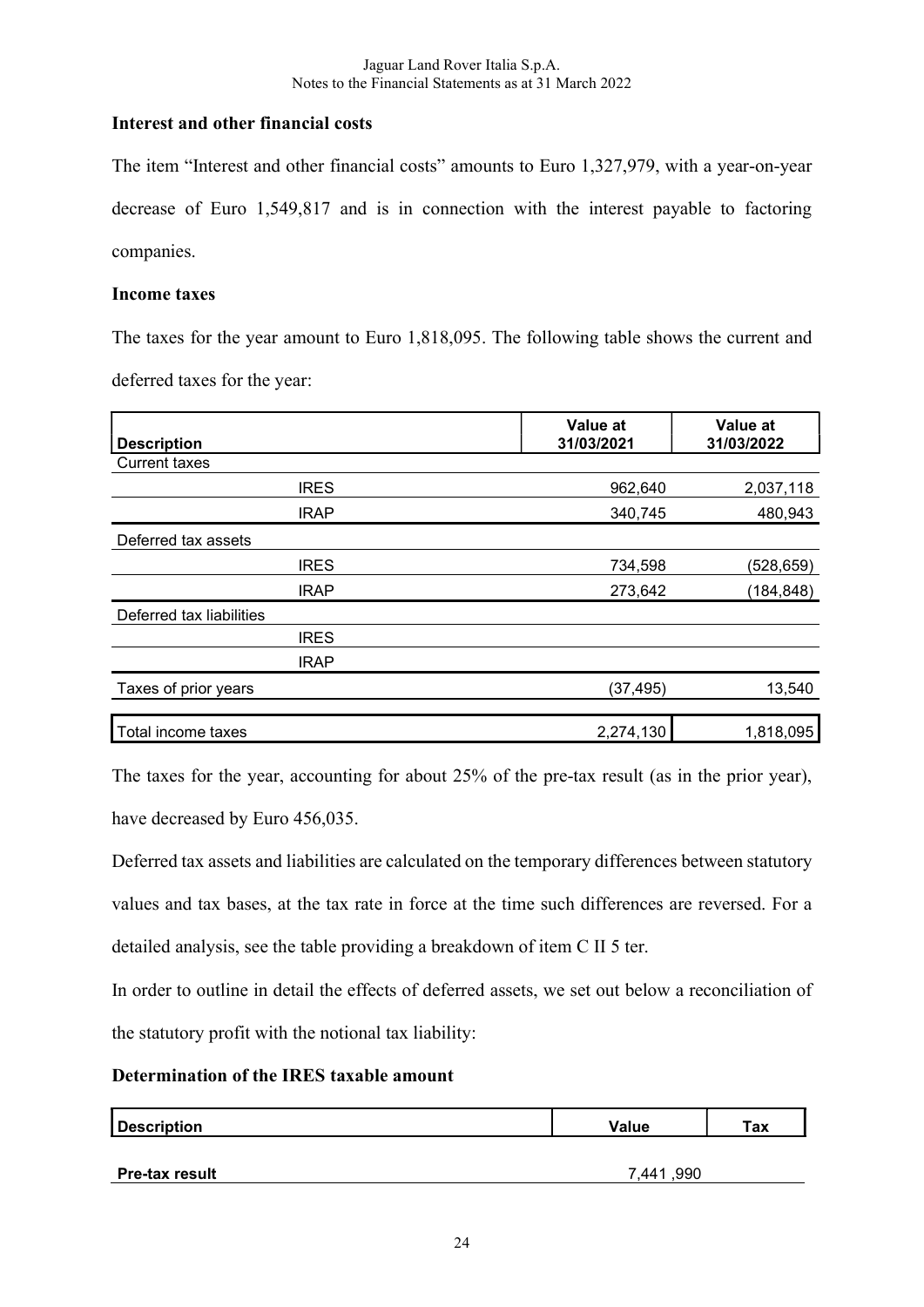| Current IRES on the income of the year                                 |               | 2,037,118 |
|------------------------------------------------------------------------|---------------|-----------|
| Taxable amount                                                         | 8,487,993     |           |
| Permanent differences that will not be reversed in subsequent<br>years | (1, 167, 742) |           |
| Temporary differences deductible from prior years                      | (46,589,479)  |           |
| Temporary differences deductible in subsequent years                   | 48,803,224    |           |
| Notional tax liability (24%)                                           |               | 1,786,078 |

# Determination of the IRAP taxable amount

| <b>Description</b>                                            | <b>Value</b>   | Tax       |
|---------------------------------------------------------------|----------------|-----------|
|                                                               |                |           |
| Difference between revenue and expenditure (A-B)              | 8,693,758      |           |
| Costs non relevant for IRAP                                   | 35,185,905     |           |
| Total                                                         | 43,879,663     |           |
| Notional tax liability (4,82%)                                |                | 2,115,000 |
| Temporary differences deductible in subsequent years          | 20,371,531     |           |
| Temporary differences from prior years                        | (43,223,385)   |           |
| Permanent differences that will not be reversed in subsequent |                |           |
| years                                                         | (10, 973, 028) |           |
| Taxable amount                                                | 10,054,781     |           |
| levied on the taxable amount attributable to Regione Lazio    | 9,652,932      | 465,271   |
| levied on the taxable amount attributable to Regione Emilia   | 401,849        | 15,672    |
| Current tax on the IRAP taxable amount                        |                | 480,943   |

# F) Related-party transactions

All related-party transactions carried out by Jaguar Land Rover Italia S.p.A., including intragroup transactions, are ordinary day-by-day transactions made at arm's length conditions. There are no unusual, non-arm's length related-party transactions of a significant amount that fall outside the Company's ordinary course of business.

## Other information

No Directors' fees are payable.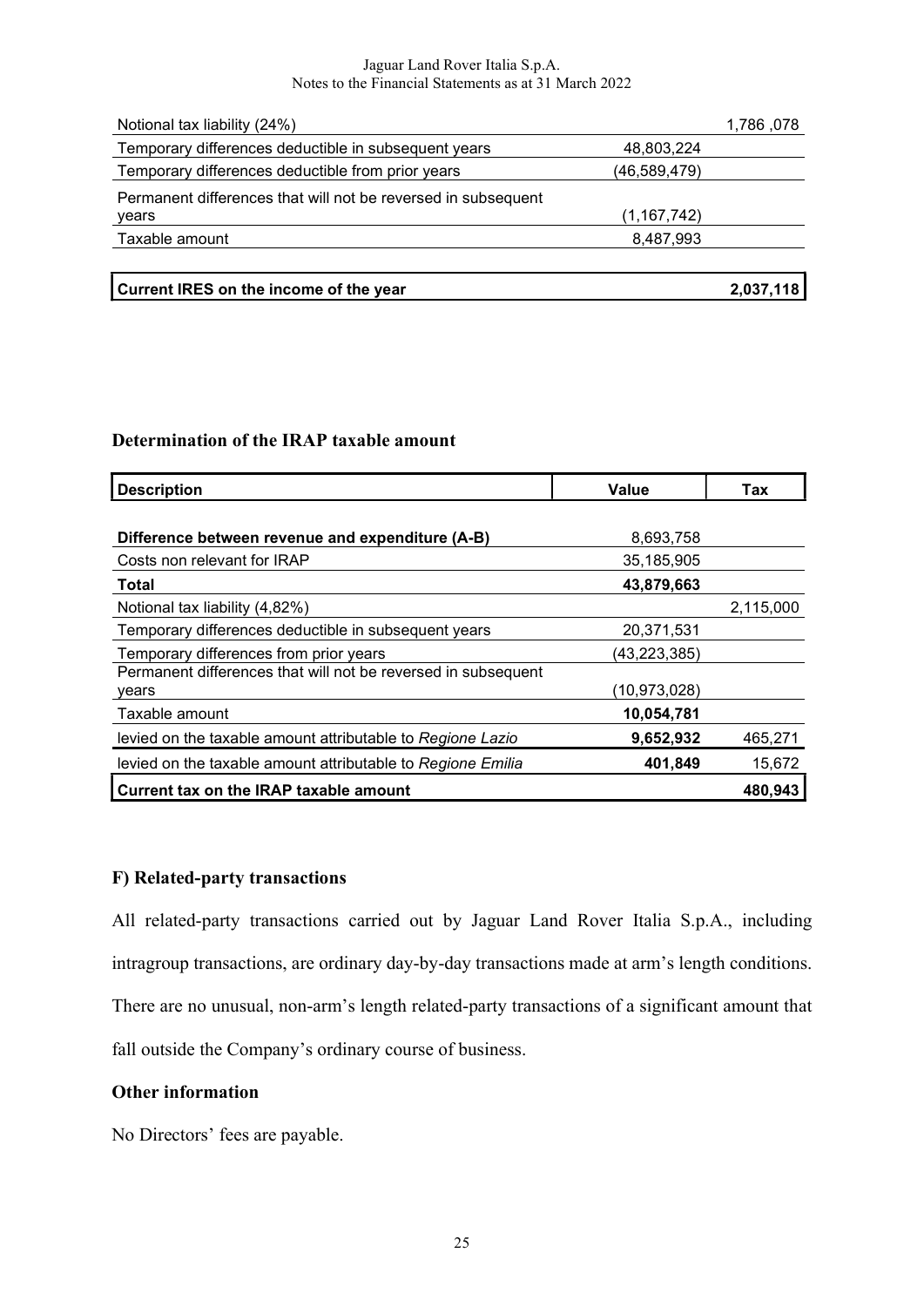Pursuant to article 2427(16-bis)(1) of the Italian Civil Code, the fees payable to the Board of Statutory Auditors amount to Euro 70,000, the Auditor's fee for the annual audit of the accounts is Euro 35,000 and the fees for tax consulting services amount to Euro 218,680.

No significant events have occurred after the year-end which deserve a mention in these notes. The parent company which prepares the consolidated Financial Statements is Tata Motors Limited, a company organized and existing under the laws of India, with registered office in Mumbai (India). The consolidated Financial Statements are available at Tata Motors Limited.

# Distribution of revenue by geographical area

| Geographical area                        | 2020/21     |     | 2021/22        |     |
|------------------------------------------|-------------|-----|----------------|-----|
|                                          | Revenue     | %   | <b>Revenue</b> | %   |
| Northern Italy                           | 428,745,758 | 57% | 429.321.925    | 57% |
| Central and Southern Italy and the Isles | 323,439,782 | 43% | 323,874,435    | 43% |
|                                          |             |     |                |     |
| ™otal                                    | 752,185,540 |     | 753,196,360    |     |

Information relating to management and coordination pursuant to art. 2497 and subsequent of the Italian Civil Code

Main financial data relating to the latest approved Financial Statements of the parent company

Jaguar Land Rover Limited:

| Value at 31.03.2021        | <b>Million of</b><br>pounds (GBP) |  |
|----------------------------|-----------------------------------|--|
|                            |                                   |  |
| Non current assets         | 12,631                            |  |
| <b>Current assets</b>      | 10,178                            |  |
|                            |                                   |  |
| <b>Total assets</b>        | 22,809                            |  |
|                            |                                   |  |
| <b>Current liabilities</b> | 17,017                            |  |
| Non current liabilities    | 2,179                             |  |
|                            |                                   |  |
| <b>Total liabilities</b>   | 19,196                            |  |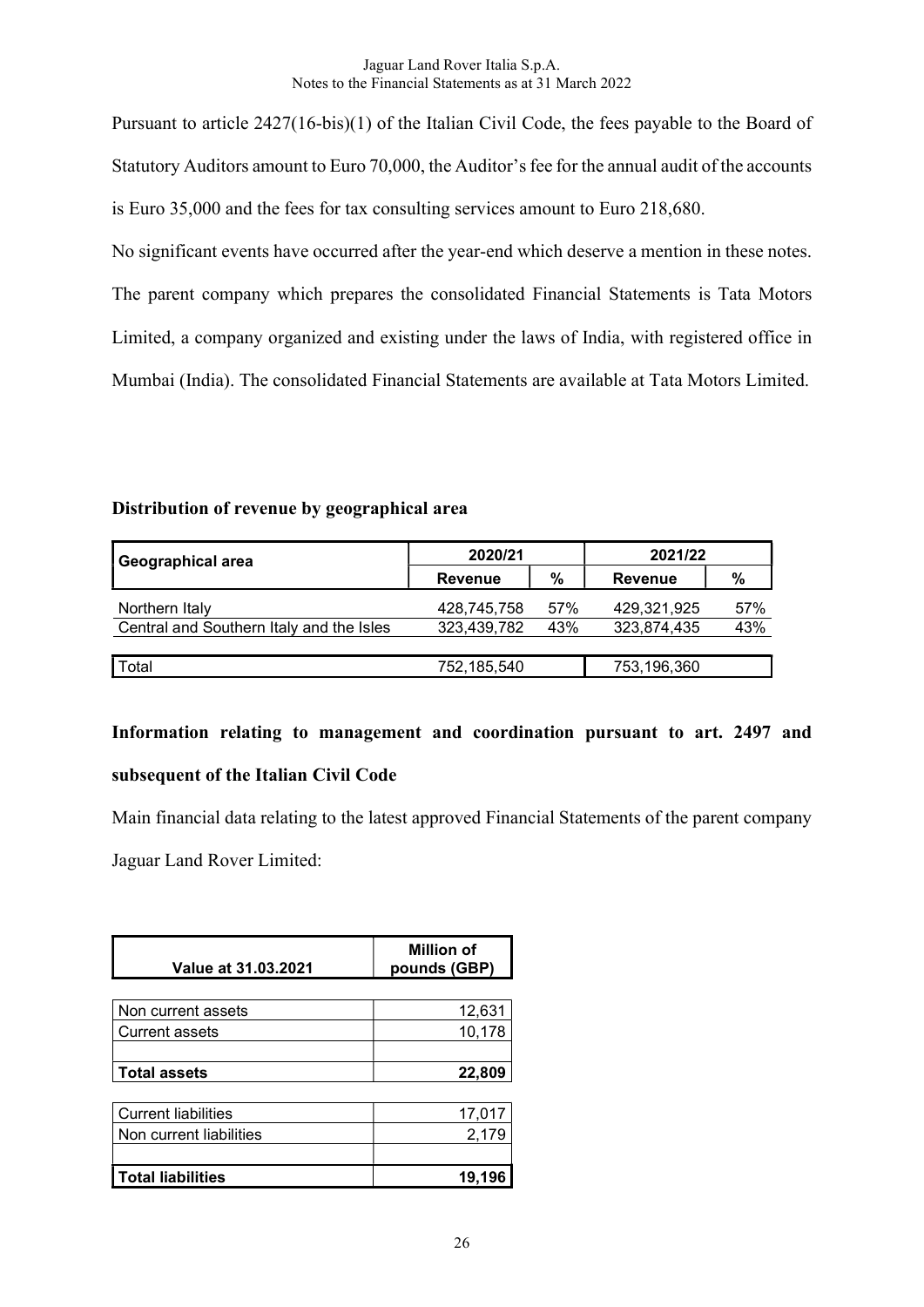| <b>Net assets</b>             | 3,613      |
|-------------------------------|------------|
|                               |            |
| Revenues                      | 16.473     |
| Net profit (loss) in the year | $-1.755$ I |

Dear Shareholder,

the Financial Statements we are submitting to you for approval show a profit of Euro 5,623,895

which we propose be carried-forward as follows:

- Euro 281,195, accounting for 5% of the profit for the year, to the legal reserve as required by article 2430 of the Italian Civil Code;
- Euro 5,342,700 to retained earnings.

Rome, 27 May 2022

For and on behalf of the Board of Directors

The Managing Director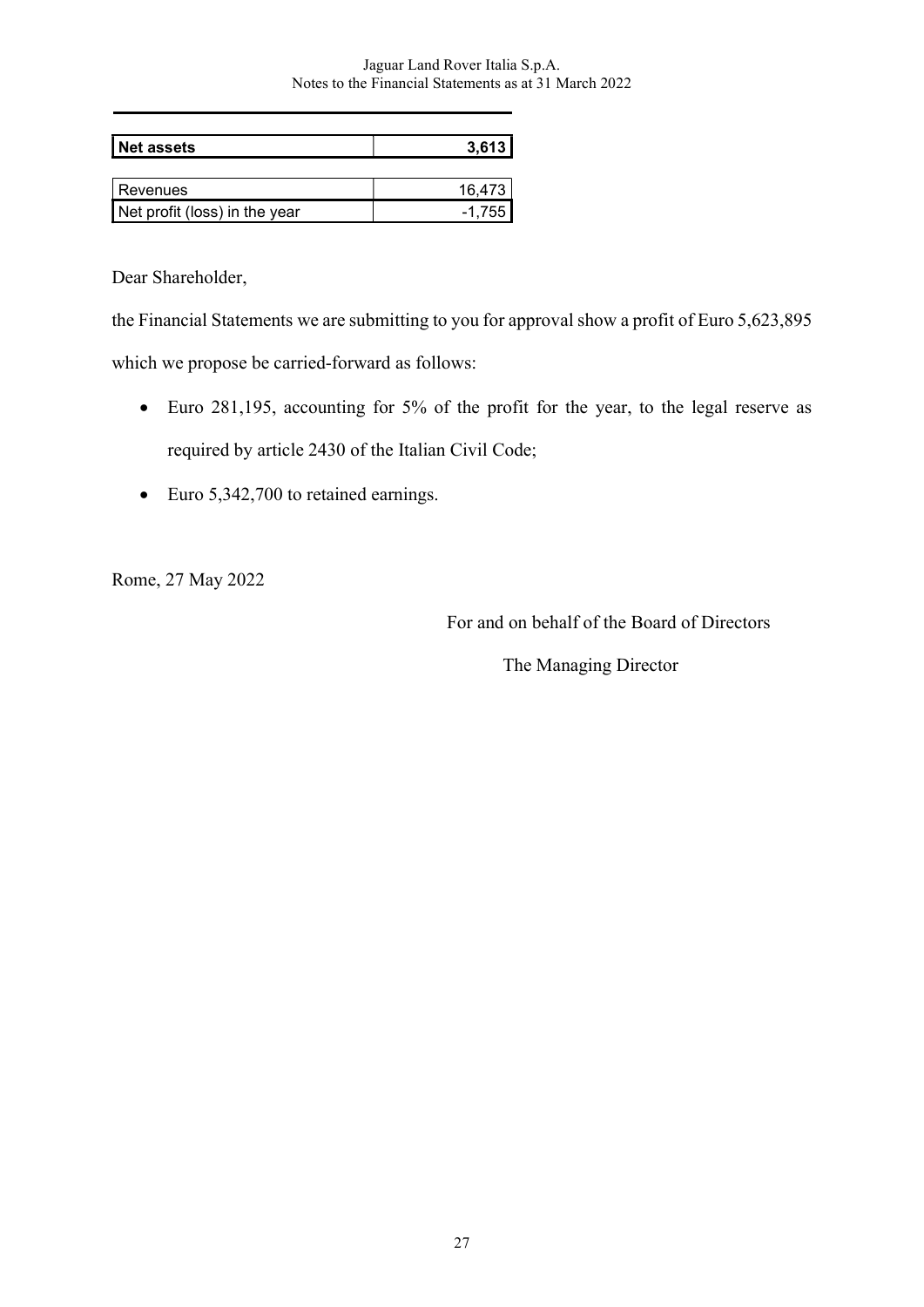# Jaguar Land Rover Italia S.p.A. Bilancio al 31 marzo 2022

### CASH FLOW STATEMENT

# Cash flow determined using the direct method

|                                                                        | April 2021-March | April 2020-March |
|------------------------------------------------------------------------|------------------|------------------|
|                                                                        | 2022             | 2021             |
| A. Cash flow from operating activities                                 |                  |                  |
| Payments from customers                                                | 934.326.089      | 950.601.043      |
| Other payments received                                                |                  |                  |
| (Payments to suppliers for good and services)                          | (318.683.155)    | (222.068.595)    |
| (Payments to personnel)                                                | (4.344.300)      | (3.919.237)      |
| (VAT payments)                                                         | (26.401.151)     | (150.633.503)    |
| (Other payments)                                                       | (53.620)         | (331.606)        |
| (Income taxes paid)                                                    | (7.675.666)      | (7.985.141)      |
| Interest received/ (paid)                                              | (1.514.906)      | (4.303.378)      |
| Cash flow from operting activities (A)                                 | 575.653.292      | 561.359.583      |
| Tangible assets                                                        |                  |                  |
| (Tangible assets - investments)                                        |                  | $\vert 0 \vert$  |
| Intangible assets                                                      |                  |                  |
| (Intangible assets - Investments)                                      |                  | 0                |
| Other investments activities                                           |                  |                  |
| (Loans made to) controlling company - "Deposit agreement"              | (645.800.000)    | (699.270.000)    |
| Repayment of loans made to controlling company "Deposit agreement"     | 70.500.000       | 109.000.000      |
| Cash flow investment activities (B)                                    | (575.300.000)    | (590.270.000)    |
| C. Cash flow from financing activities                                 |                  |                  |
| Cash flow from financing activities (C)                                |                  | 0                |
| Increase (decrease) of cash-in-hand and cash-at-bank $(A \pm B \pm C)$ | 353.292          | (28.910.417)     |
| Cash-in-hand and cash-at-bank at 1° April                              | 10.502.790       | 39.413.207       |
| Cash-in-hand and cash-at-bank at 31st March                            | 10.856.081       | 10.502.790       |

Differences in cash 353.292 (28.910.417)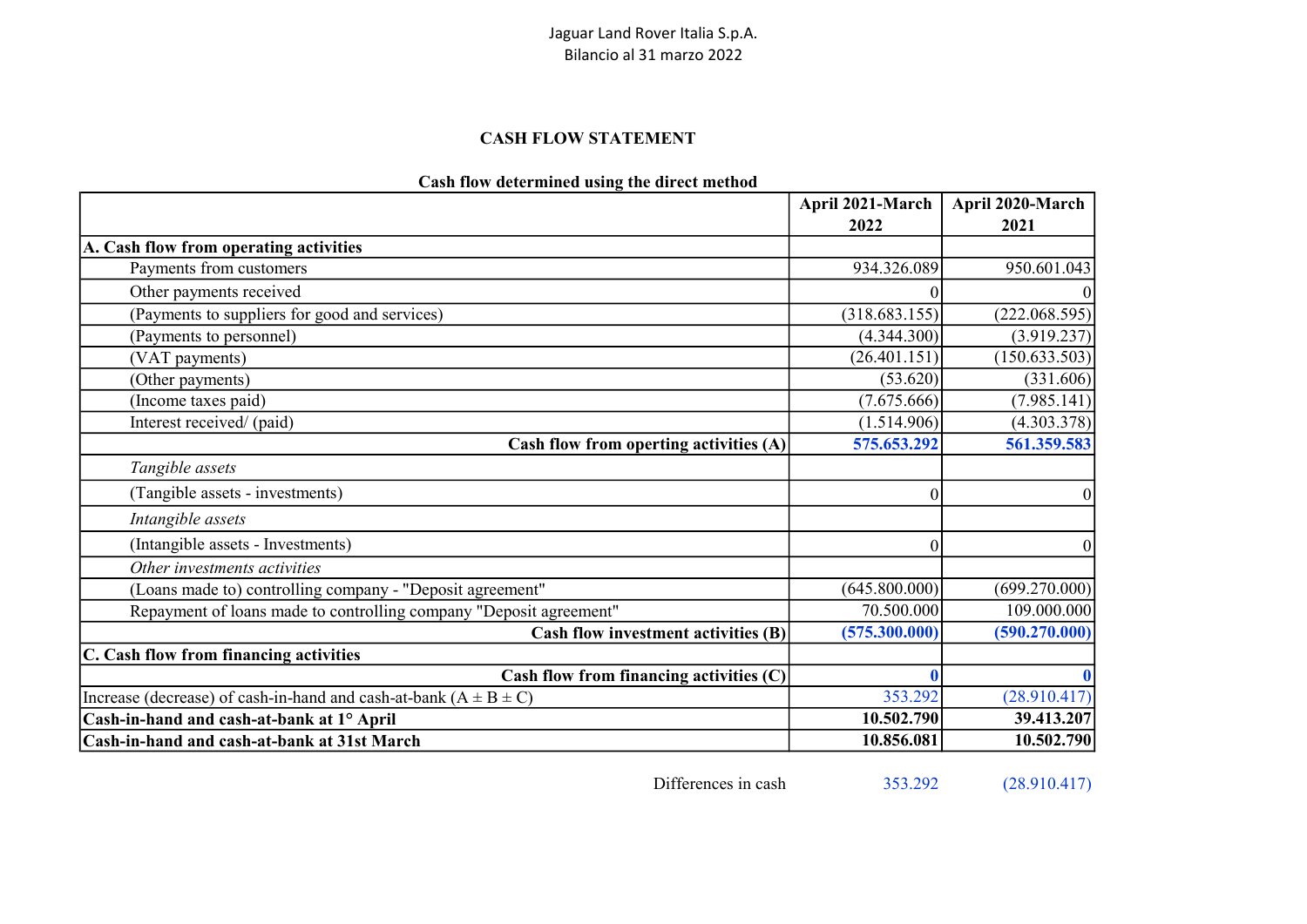# Jaguar Land Rover Italia S.p.A. A sole shareholder company (Azionista Unico)

Registered office in Rome, Viale Alessandro Marchetti, 105 – Share capital € 25,000,000 fully paid-in Chamber of Commerce (R.e.a.) reg. no. 944215 Fiscal code, VAT number and Rome Companies Registry reg. No 06070621005

# DIRECTORS' REPORT FOR THE FINANCIAL YEAR 2021/22

Dear Shareholders,

The financial statements as at 31 March 2022 of Jaguar Land Rover Italia S.p.A. shows a profit of Euro 5,623,895, after amortisation, depreciation and value adjustments of approx. 1.6 million Euro and after current and deferred taxes of approx. 1.8 million Euro.

The 2021/22 fiscal year recorded a clear improvement in the situation related to COVID-19 infections also as a result of the vaccination plan.

The Company has continued to adopt all necessary measures to protect the health of its employees, customers and suppliers, updating its procedures according to the development of the pandemic and the guidelines provided by the institutions.

However, pandemic-related disruptions in global supply chains have significantly impacted the automotive industry due to the low availability of semiconductors.

During the period April 2021 – March 2022, 1,367,606 vehicle registrations were made in the Italian car market, with a decrease of 8.5% compared to the same period of the prior year.

Jaguar Land Rover vehicles registrations were 152.111, with a decrease of 3.4% compared to the same period of the prior year.

In this market scenario, the Land Rover brand totalled 11,120 vehicle registrations, accounting for a 7.3% share of the SUV market.

In particular, the new Defender model launched in June 2020 achieved 11.3% market share with 1,986 registrations and the Range Rover Sport reached a total of 1,529 new registered vehicles accounting for 8,7% market share.

The Jaguar brand totalled 3,959 vehicle registrations, accounting for a 2.6% market share.

Specifically, the Jaguar E-Pace was quite a success with the public, with 2,591 registrations accounting for a 3.9% market share, whereas the Jaguar F-Type reached a total of 188 new registered vehicles accounting for a 12.7% market share.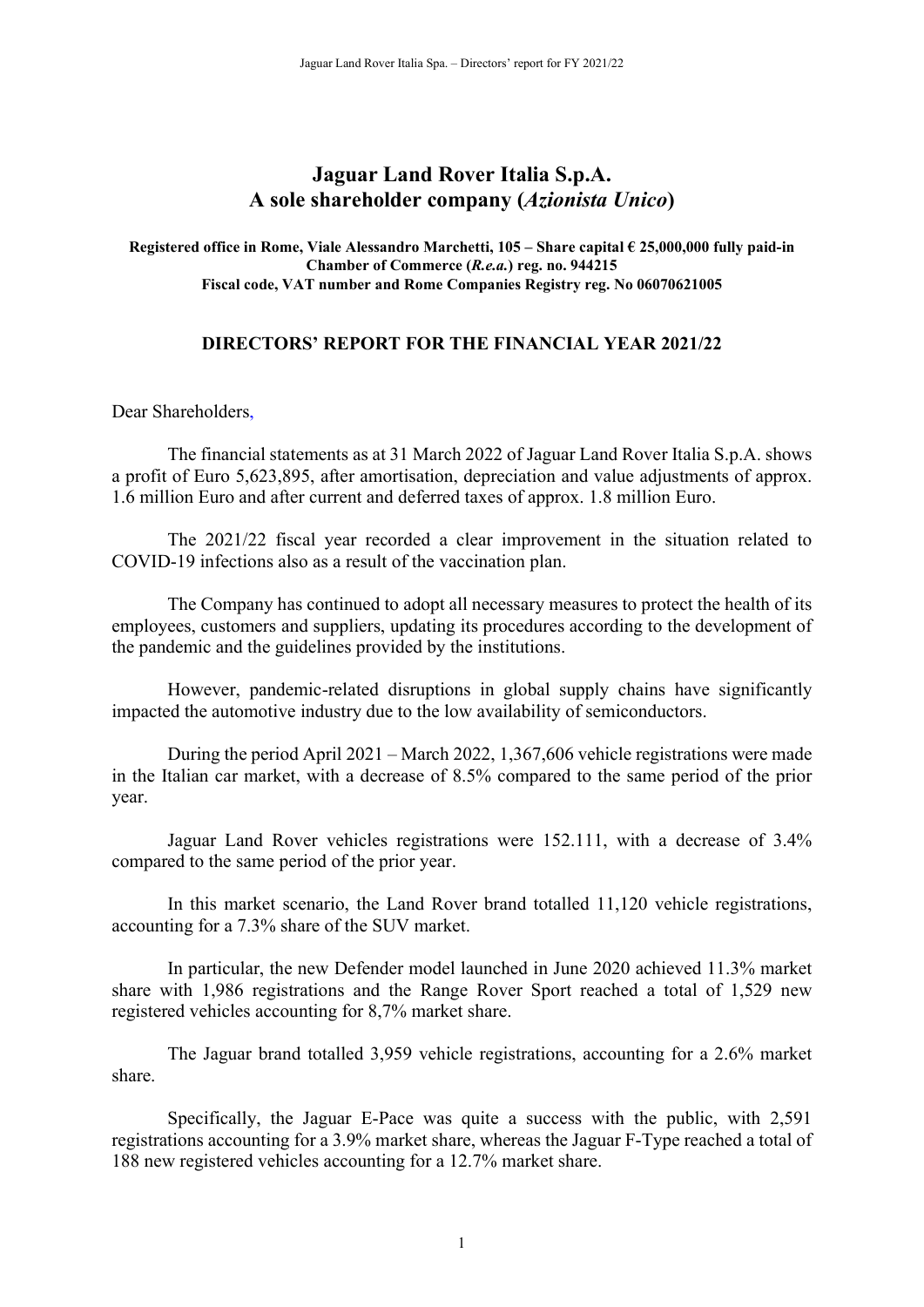In the period April 2021 – March 2022, Jaguar Land Rover Italia invoiced 13,043 vehicles, of which 9,693 Land Rover branded vehicles and 3,350 Jaguar branded vehicles.

As regard the composition of the main items of the profit and loss account, we set out below some financial information concerning FY 2021/2022.

The net revenue from sales and services in 2020/2021, for a total of 753 million Euro, can be broken down as follows:

- car sales amounted to 618 million Euro, of which 481 million Euro for Land Rover branded vehicles and 137 million Euro for Jaguar branded vehicles;
- sales of Land Rover and Jaguar spare parts and accessories amounted to 105 and 30 million Euro respectively.

The cost of goods sold was in line with the trend of revenue.

For information on amortisation, depreciation and value adjustments, see the exhaustive comments made in the notes to the financial statements.

The company makes use of Factoring as a financial instrument for the realization of accounts receivable from the sale of cars, spare parts and accessories through the dealer network. Accounts receivables are sold on a without-recourse basis to FCA Bank SpA and to a limited extent, principally on a without-recourse basis, to other finance companies. Therefore, the company's credit and financial risk is simply in connection with accounts receivable from direct sales to Public Authorities and to major car rental companies. For a detailed description of the company's financial risk management policies, see the Notes to the financial statements.

The company's commercial transactions are almost exclusively in euro and therefore there are no particular exchange risks.

The company is a commercial entity and therefore did not engage in R&D activities which are conducted at Group level.

As regards relationships with the direct controlling company Jaguar Land Rover Limited and the other group companies, we remind you that the company has been a Tata group company since June 2008 and that in FY 2021/22 it entered into financial and commercial relationships with several group companies.

In particular, the costs incurred in FY 2021/22 for the purchase of cars from Jaguar Land Rover Limited amounted to approx. 523 million Euro.

The purchase of spare parts from Jaguar Land Rover Limited and other group companies amounted to approx. 127 million Euro.

During FY 2021/22 the company started to distribute spare parts to Jaguar Land Rover Deutschland GmbH and Jaguar Land Rover France SAS.

The net result from financial activities was a 1.2 million Euro loss.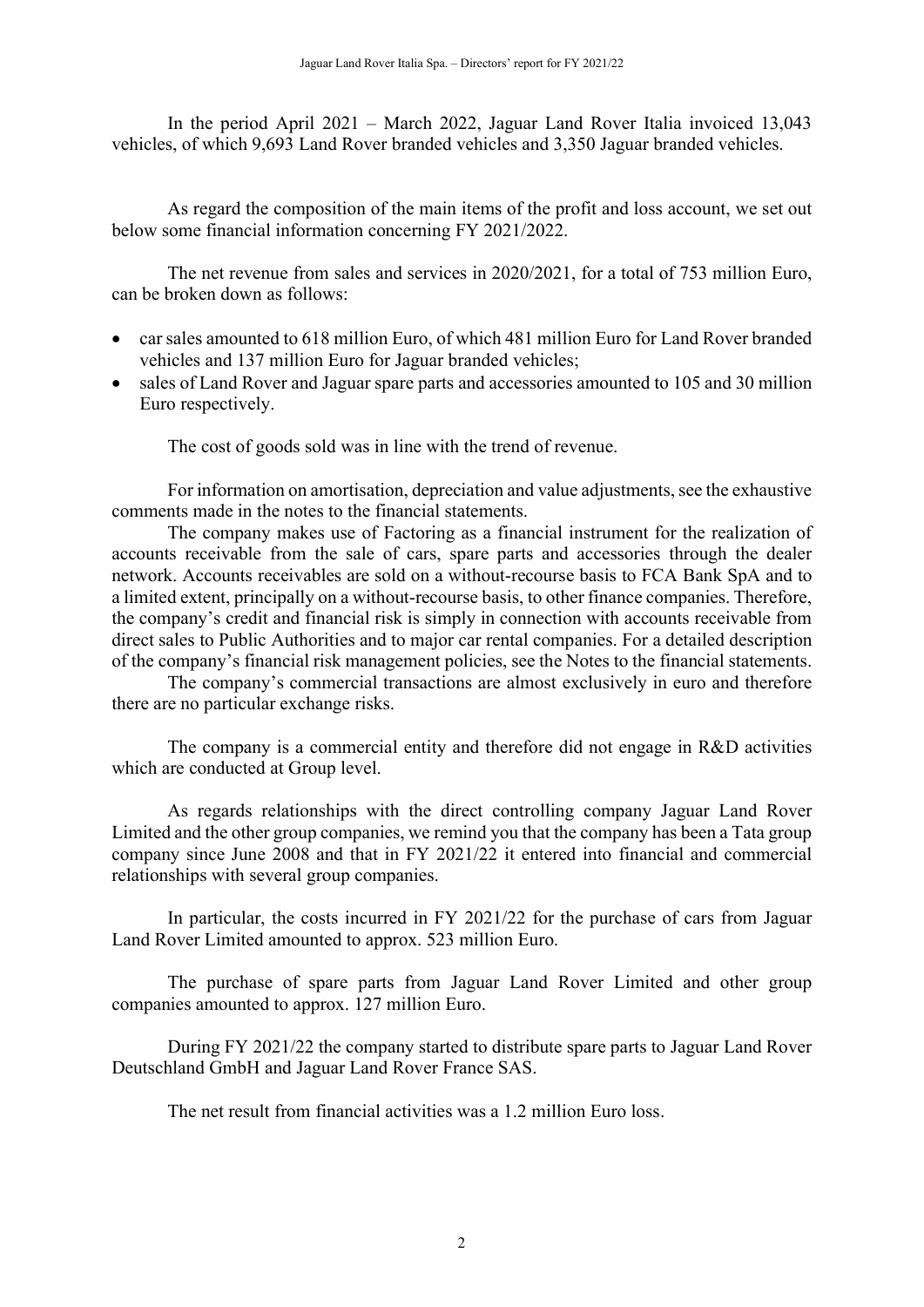As regards financial relationships, the company entered into a 'Deposit Agreement' with Jaguar Land Rover Limited, as described in the Notes, which during the year generated about Euro 77,000 in financial income.

As regards commercial transactions during the year, purchases of both Jaguar and Land Rover vehicles and spare parts were mainly made from the controlling company Jaguar Land Rover Limited, thus mitigating the price risk.

The company carries on business pursuant to a distribution agreement with Jaguar Land Rover Limited.

Under the agreement, which involves a low business risk for Jaguar Land Rover Italia S.p.A., transfer prices are determined in such a way that the distribution company is guaranteed a profit margin as a percentage of sales revenue (Transactional Net Margin Method – TNMM). Such margin rate is established by specific comparability analyses conducted at group level based on similar transactions carried out between independent parties.

With regard to the main highlights and indicators for FY 2021/22, enclosures 1, 2 and 3 provide the information required by article 2428, paragraph 2 of the Italian Civil Code.

In the last part of the year, the new Range Rover was unveiled and immediately received acclaim and generated orders. The launch program will be completed in May.

The fiscal year 2022/23 opened with the presentation of the new Range Rover Sport which has already been welcomed with enthusiasm and interest in its technical and design features.

In April 2022, the Italian automotive market reached 98,675 car registrations, with a strong decrease compared to April 2021 (-32,8%). In the reference segments of Jaguar Land Rover the decrease was of 20.8% in respect of April 2021.

Jaguar Land Rover registered a 13% share in the reference segments.

Land Rover brand reached 1.306 car registrations, with a decrease of 29.3% in respect of the same month of 2021, while Jaguar brand reached 331 car registrations, with a decrease of 48.9% in respect of the same month of 2021. The reduction is entirely due to production delays caused by the continuing negative effects of the component crisis, while orders for Jaguar Land Rover Italy are in line with sales targets set for the year.

A stabilization and a gradual return to a normal situation is expected starting from the third quarter of the fiscal year.

The Company has adopted a model of organization, management and control pursuant to Legislative Decree. 08/06/2001 n. 231 and related rules, which takes into account and is constantly updated in relation to the regulatory interventions of the Legislator that impact on the Catalog of crimes 231.

We inform you that personal data are processed in accordance with the Italian Privacy Code (Decree Law No 196/2003), supplemented and amended by Legislative Decree No 51/218 following the implementation of the European Regulation No 679/2016.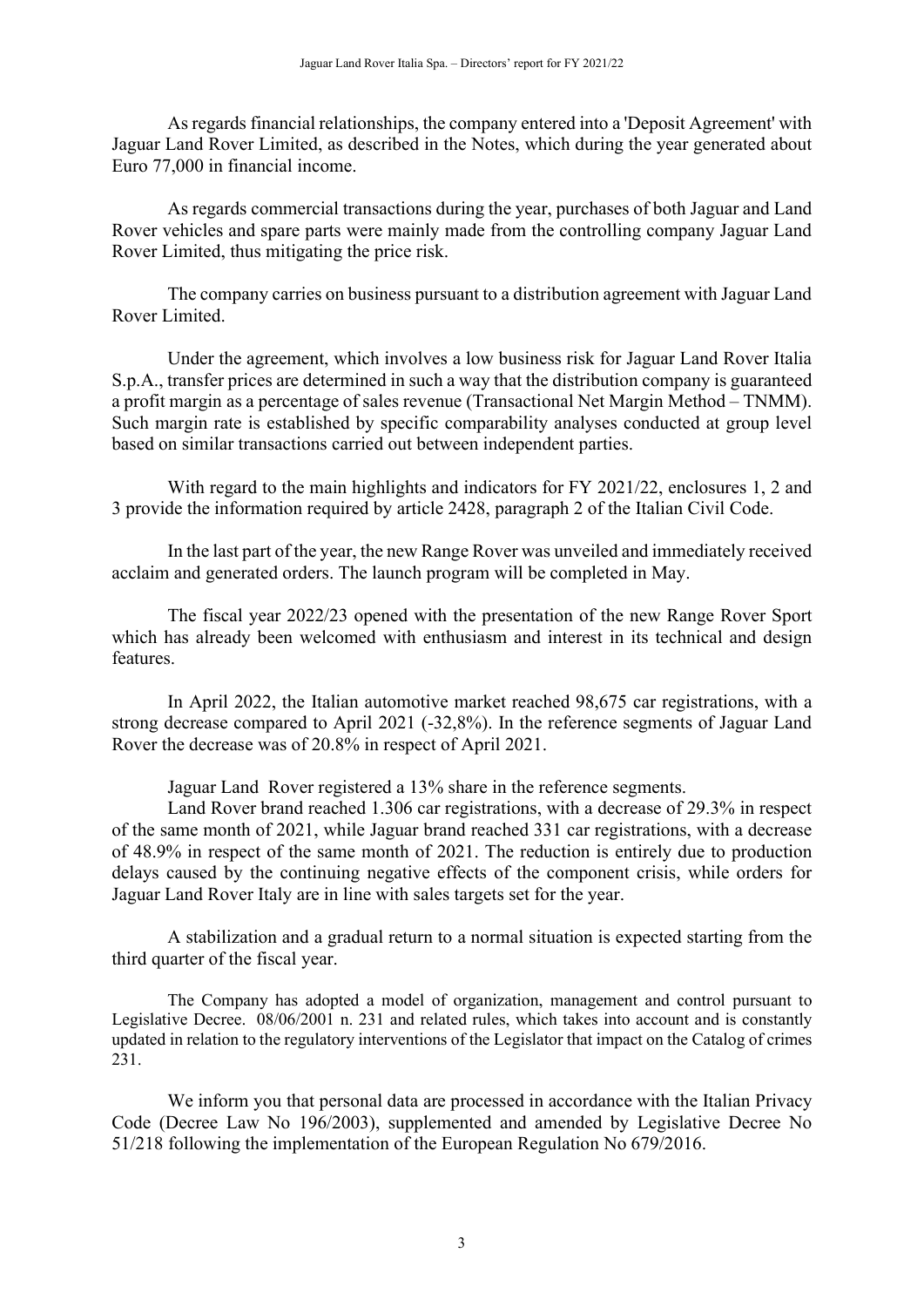For and on behalf of the Board of Directors The Managing Director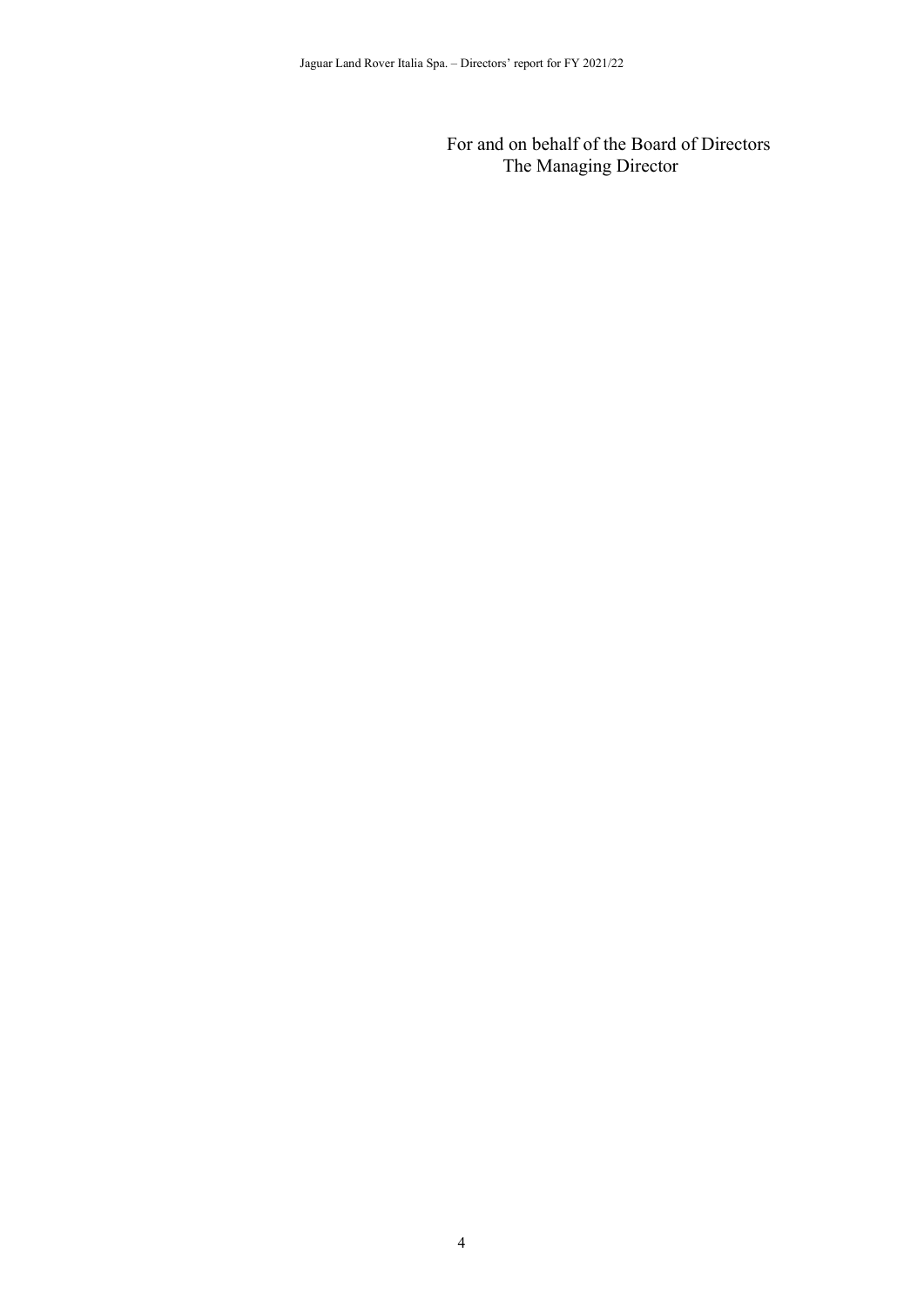

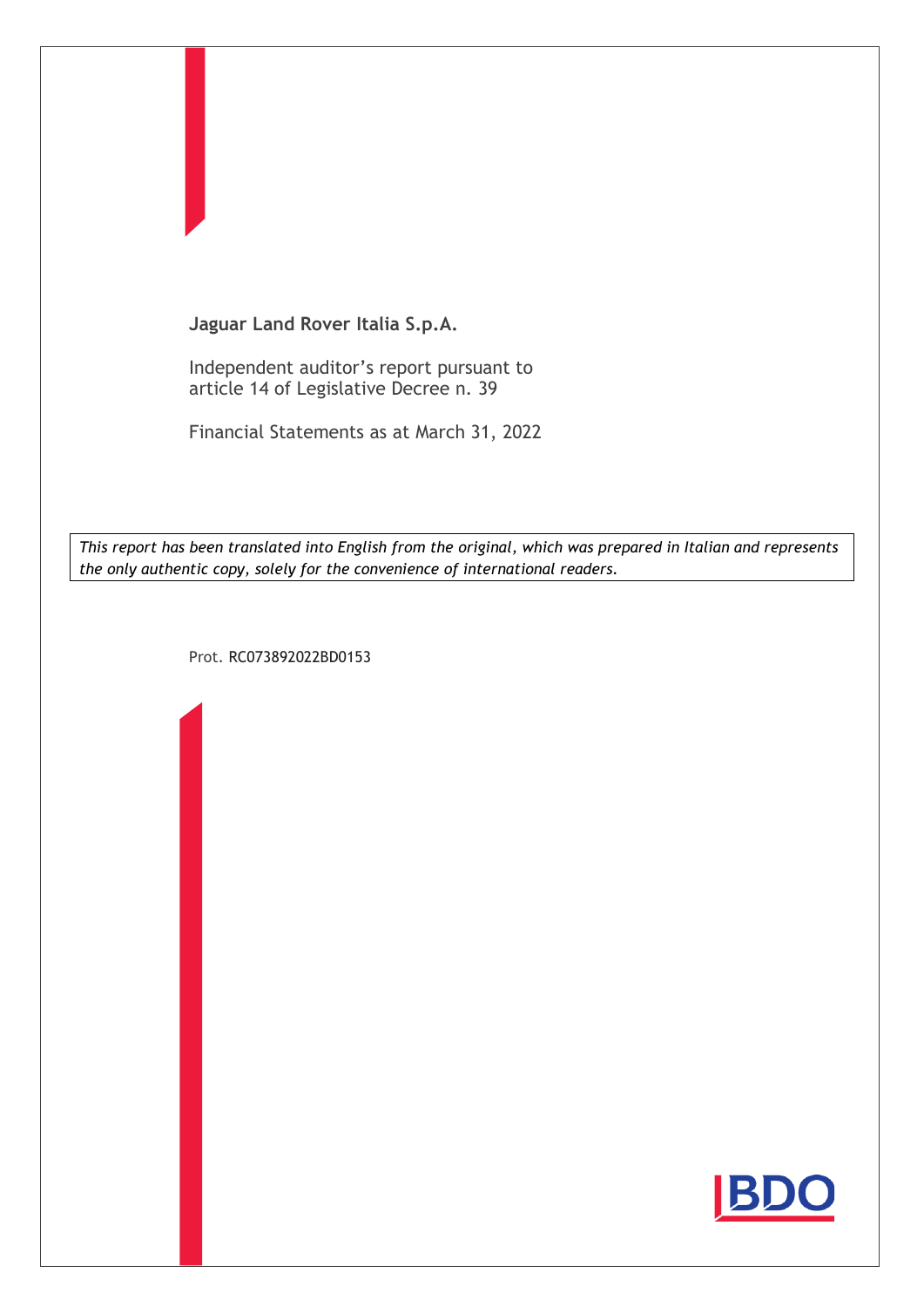

# **Independent auditor's report pursuant to article 14 of Legislative Decree n. 39**

To the Shareholder of Jaguar Land Rover Italia S.p.A.

### **Report on the financial statements**

#### **Opinion**

We have audited the financial statements of Jaguar Land Rover Italia S.p.A. (the Company), which comprise the balance sheet as at March 31, 2022, the income statement and the cash flow statement for the year then ended and the explanatory notes.

In our opinion, the financial statements give a true and fair view of the financial position of the Company as at March 31, 2022 and of the result of its operations and its cash flows for the year then ended in accordance with the Italian regulations and accounting principles governing financial statements.

#### **Basis of opinion**

We conducted our audit in accordance with International Standards on Auditing (ISA Italia). Our responsibilities under those standards are further described in the *auditor's responsibilities for the audit of the financial statements* section of this report. We are independent of the company in accordance with ethical requirements and standards applicable in Italy that are relevant to the audit of financial statements. We believe that the audit evidence we have obtained is sufficient and appropriate to provide a basis for our opinion.

### **Other matters**

The Company, as requested by the Italian Law, included in the explanatory notes the key figures from the latest financial statements of the company that exercises the management and coordination activities over it. Our opinion on Jaguar Land Rover Italia S.p.A. financial statements does not extend to such figures.

### **Responsibilities of management and those charged with governance for the financial statements**

Management is responsible for the preparation of financial statements that give a true and fair view in accordance with the Italian regulations and accounting principles governing financial statements and, within the limits of the law, for such internal control as management determines is necessary to enable the preparation of financial statements that are free from material misstatement, whether due to fraud or error.

In preparing the financial statements, management is responsible for assessing the Company's ability to continue as a going concern, disclosing, as applicable, matters related to going concern and using the going concern basis of accounting unless management either intends to liquidate the Company or to cease operations, or has no realistic alternative but to do so.

Those charged with governance are responsible for overseeing the Company's financial reporting process.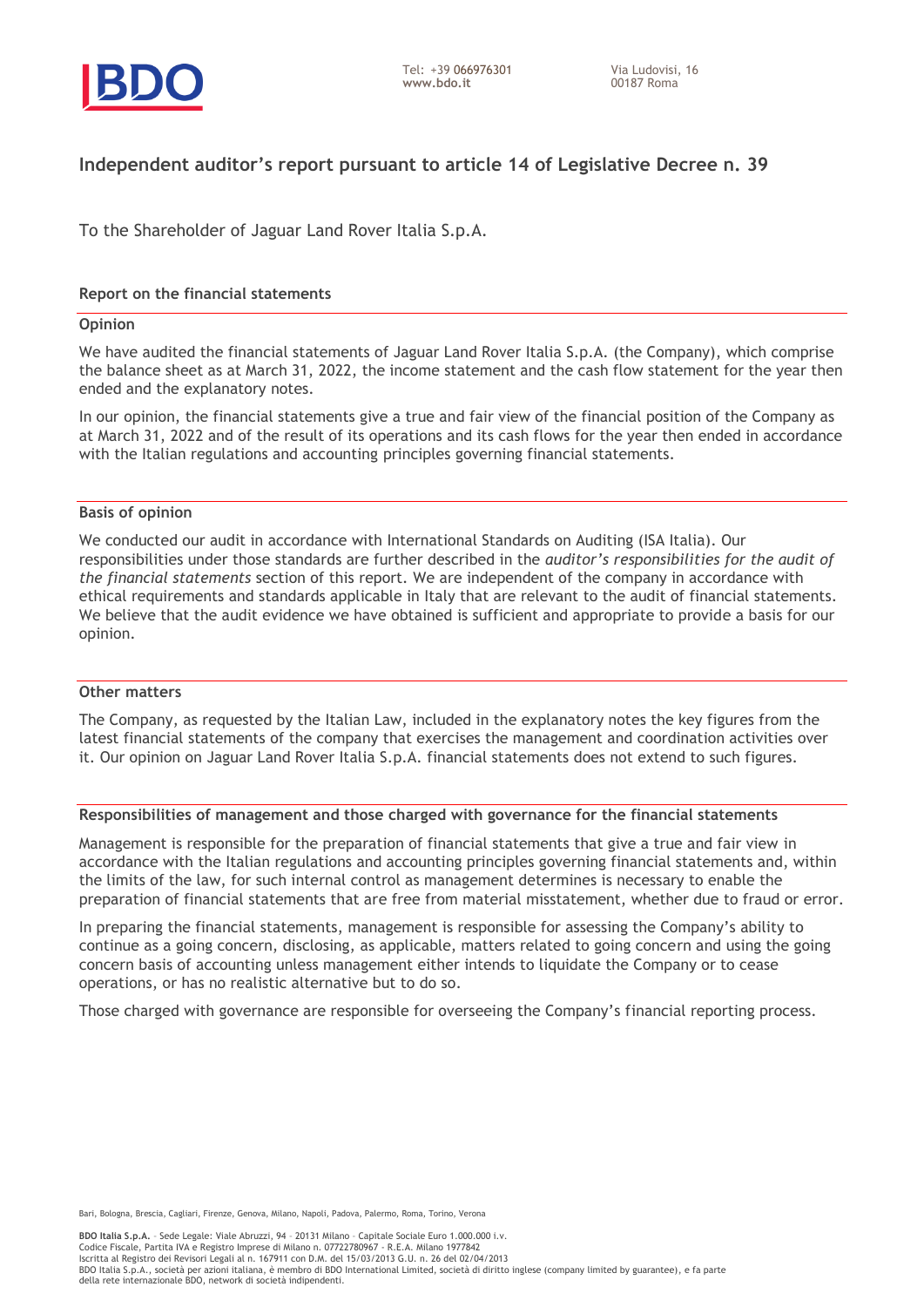

### **Auditor's Responsibilities for the Audit of the Financial Statements**

Our objectives are to obtain reasonable assurance about whether the financial statements as a whole are free from material misstatement, whether due to fraud or error, and to issue an auditor's report that includes our opinion. Reasonable assurance is a high level of assurance, but is not a guarantee that an audit conducted in accordance with International Standards on Auditing (ISA Italia) will always detect a material misstatement when it exists. Misstatements can arise from fraud or error and are considered material if, individually or in the aggregate, they could reasonably be expected to influence the economic decisions of users taken on the basis of these financial statements.

As part of the audit in accordance with International Standards on Auditing (ISA Italia), we exercise professional judgment and maintain professional skepticism throughout the audit. We also:

- Identify and assess the risk of material misstatement of the financial statements, whether due to fraud or error; design and perform audit procedures in response to those risks and obtain audit evidence that is sufficient and appropriate to provide a basis for our opinion. The risk of non detecting a material misstatement resulting from fraud is higher than for one resulting from error, as fraud may involve collusion, forgery, intentional omissions, misrepresentations or the override of internal control;
- Obtain and understanding of internal control relevant to the audit in order to design audit procedures that are appropriate in the circumstances, but not for the purpose of expressing an opinion on the effectiveness of the Company's internal control;
- Evaluate the appropriateness of accounting principles used and the reasonableness of accounting estimates and related disclosures made management;
- Conclude on the appropriateness of management's use of the going concern and, based on the audit evidence obtained, whether a material uncertainty exists related to events or conditions that may cast significant doubt on the Company's ability to continue as a going concern. If we conclude that a material uncertainty exists, we are required to draw attention in our auditor's report to the related disclosures in the financial statements or, if such disclosures are inadequate, to modify our opinion. Our conclusions are based on the audit evidence obtained up to the date of our auditor's report. However, future events or conditions may cause the Company to cease to continue as a going concern;
- Evaluate the overall presentation, structure and content of the financial statements, including the disclosures, and whether the financial statements represent the underlying transactions in a manner that achieves fair presentation.

We communicate with those charged with governance, identified at the appropriate level as required by the ISA Italia, among other matters, the planned scope and timing of the audit and significant audit findings, including any significant deficiencies in internal control that we identify during our audit.

### **Report on other legal and regulatory requirements**

**Opinion pursuant to article 14, paragraph 2, letter e), of Legislative Decree n. 39/10.** 

The directors of Jaguar Land Rover Italia S.p.A. are responsible for the preparation of the report on operations of Jaguar Land Rover Italia S.p.A. as at March 31, 2022, including its consistency with the financial statements and the compliance with the applicable laws and regulations.

We have performed the procedures required under audit standard (SA Italia) n. 720B in order to express an opinion on the consistency of the report on operations, with the financial statements of Jaguar Land Rover Italia S.p.A. as at March 31, 2022 and on its compliance with the applicable laws and regulations, and in order to assess whether its contain material misstatements.

In our opinion, the report on operations is consistent with the financial statements of Jaguar Land Rover Italia S.p.A. as at March 31, 2022 and is compliant with applicable laws and regulations.